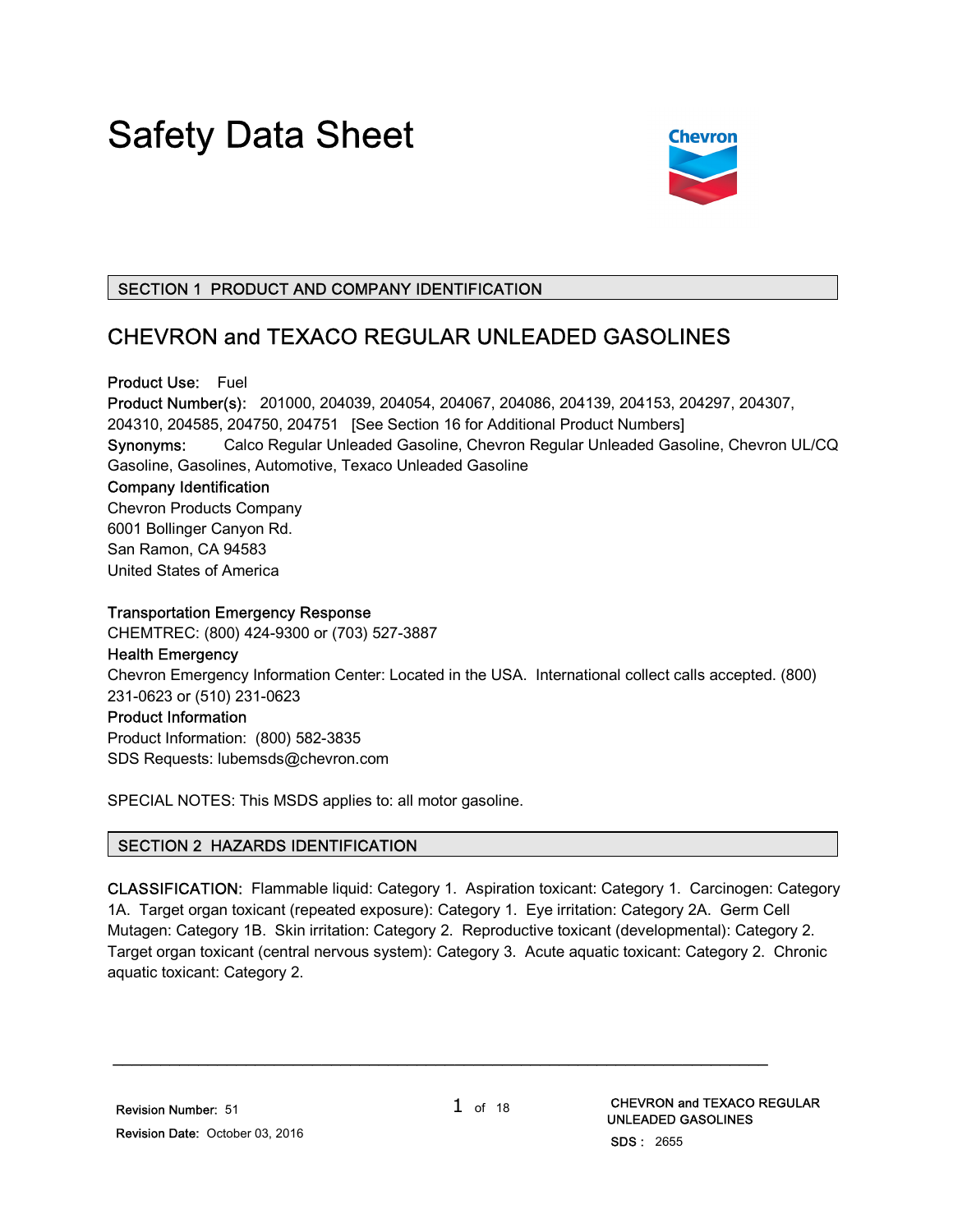

Signal Word: Danger

Physical Hazards: Extremely flammable liquid and vapor.

Health Hazards: May be fatal if swallowed and enters airways. May cause genetic defects. May cause cancer. Causes skin irritation. Causes serious eye irritation. Suspected of damaging the unborn child. May cause drowsiness or dizziness.

Target Organs: Causes damage to organs (Blood/Blood Forming Organs) through prolonged or repeated exposure.

Environmental Hazards: Toxic to aquatic life with long lasting effects.

#### PRECAUTIONARY STATEMENTS:

General: Keep out of reach of children. Read label before use.

Prevention: Obtain special instructions before use. Do not handle until all safety precautions have been read and understood. Keep away from heat/sparks/open flames/hot surfaces. -- No smoking. Ground/bond container and receiving equipment. Use only non-sparking tools. Take precautionary measures against static discharge. Keep container tightly closed. Use explosion-proof electrical/ventilating/lighting/equipment. Do not breathe dust/fume/gas/mist/vapours/spray. Use only outdoors or in a well-ventilated area. Wear protective gloves/protective clothing/eye protection/face protection. Use personal protective equipment as required. Do not eat, drink or smoke when using this product. Wash thoroughly after handling. Avoid release to the environment.

Response: IF exposed or concerned: Get medical advice/attention. IF INHALED: Remove person to fresh air and keep comfortable for breathing. Call a poison center or doctor/physician if you feel unwell. IF IN EYES: Rinse cautiously with water for several minutes. Remove contact lenses, if present and easy to do. Continue rinsing. If eye irritation persists: Get medical advice/attention. IF ON SKIN (or hair): Take off immediately all contaminated clothing and wash it before reuse. Rinse skin with water/shower. If skin irritation occurs: Get medical advice/attention. Wash contaminated clothing before reuse. IF SWALLOWED: Immediately call a poison center or doctor/physician. Do NOT induce vomiting. In case of fire: Use media specified in the SDS to extinguish. Specific treatment (see Notes to Physician on this label). Collect spillage.

Storage: Store in a well-ventilated place. Keep cool. Keep container tightly closed. Store locked up. Disposal: Dispose of contents/container in accordance with applicable local/regional/national/international regulations.

#### HAZARDS NOT OTHERWISE CLASSIFIED: Not Applicable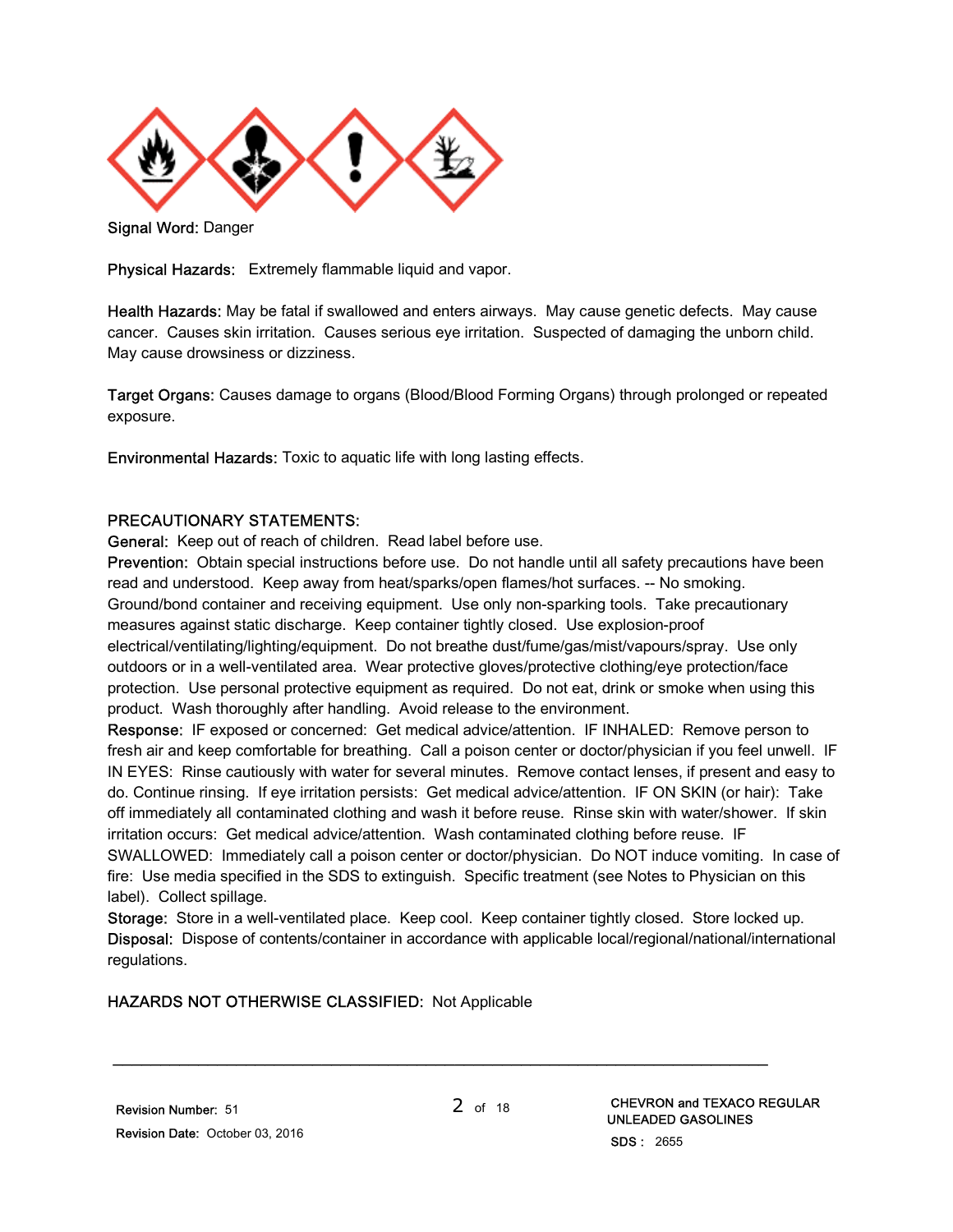#### SECTION 3 COMPOSITION/ INFORMATION ON INGREDIENTS

| <b>COMPONENTS</b>                                                   | <b>CAS NUMBER</b> | <b>AMOUNT</b>       |
|---------------------------------------------------------------------|-------------------|---------------------|
| Gasoline                                                            | 86290-81-5        | 100 %vol/vol        |
| Toluene (methylbenzene)                                             | 108-88-3          | 1 - 35 %vol/vol     |
| Xylene (contains o-, m-, & p- xylene isomers in<br>varying amounts) | 1330-20-7         | 1 - 15 % vol/ vol   |
| Pentane, 2,2,4-trimethyl- (Isooctane)                               | 540-84-1          | 1 - 13 % vol/vol    |
| <b>Butane</b>                                                       | 106-97-8          | 1 - 12 %vol/vol     |
| Ethanol                                                             | 64-17-5           | $0 - 10$ %vol/vol   |
| Benzene                                                             | 71-43-2           | 0.1 - 4.9 % vol/vol |
| Hexane                                                              | 110-54-3          | 1 - 5 %vol/vol      |
| Heptane                                                             | 142-82-5          | 1 - 4 %vol/vol      |
| Ethyl benzene                                                       | $100 - 41 - 4$    | $0.1 - 3$ %vol/vol  |
| Cyclohexane                                                         | 110-82-7          | $1 - 3$ %vol/vol    |
| Naphthalene                                                         | $91 - 20 - 3$     | $0.1 - 2$ %vol/vol  |
| Methylcyclohexane                                                   | 108-87-2          | 1 - 2 %vol/vol      |

Motor gasoline is considered a mixture by EPA under the Toxic Substances Control Act (TSCA). The refinery streams used to blend motor gasoline are all on the TSCA Chemical Substances Inventory. The appropriate CAS number for refinery blended motor gasoline is 86290-81-5. The product specifications of motor gasoline sold in your area will depend on applicable Federal and State regulations.

#### SECTION 4 FIRST AID MEASURES

#### Description of first aid measures

Eye: Flush eyes with water immediately while holding the eyelids open. Remove contact lenses, if worn, after initial flushing, and continue flushing for at least 15 minutes. Get immediate medical attention. Skin: Wash skin with water immediately and remove contaminated clothing and shoes. Get medical attention if any symptoms develop. To remove the material from skin, use soap and water. Discard contaminated clothing and shoes or thoroughly clean before reuse.

Ingestion: If swallowed, get immediate medical attention. Do not induce vomiting. Never give anything by mouth to an unconscious person.

Inhalation: Move the exposed person to fresh air. If not breathing, give artificial respiration. If breathing is difficult, give oxygen. Get medical attention if breathing difficulties continue or if any other symptoms develop.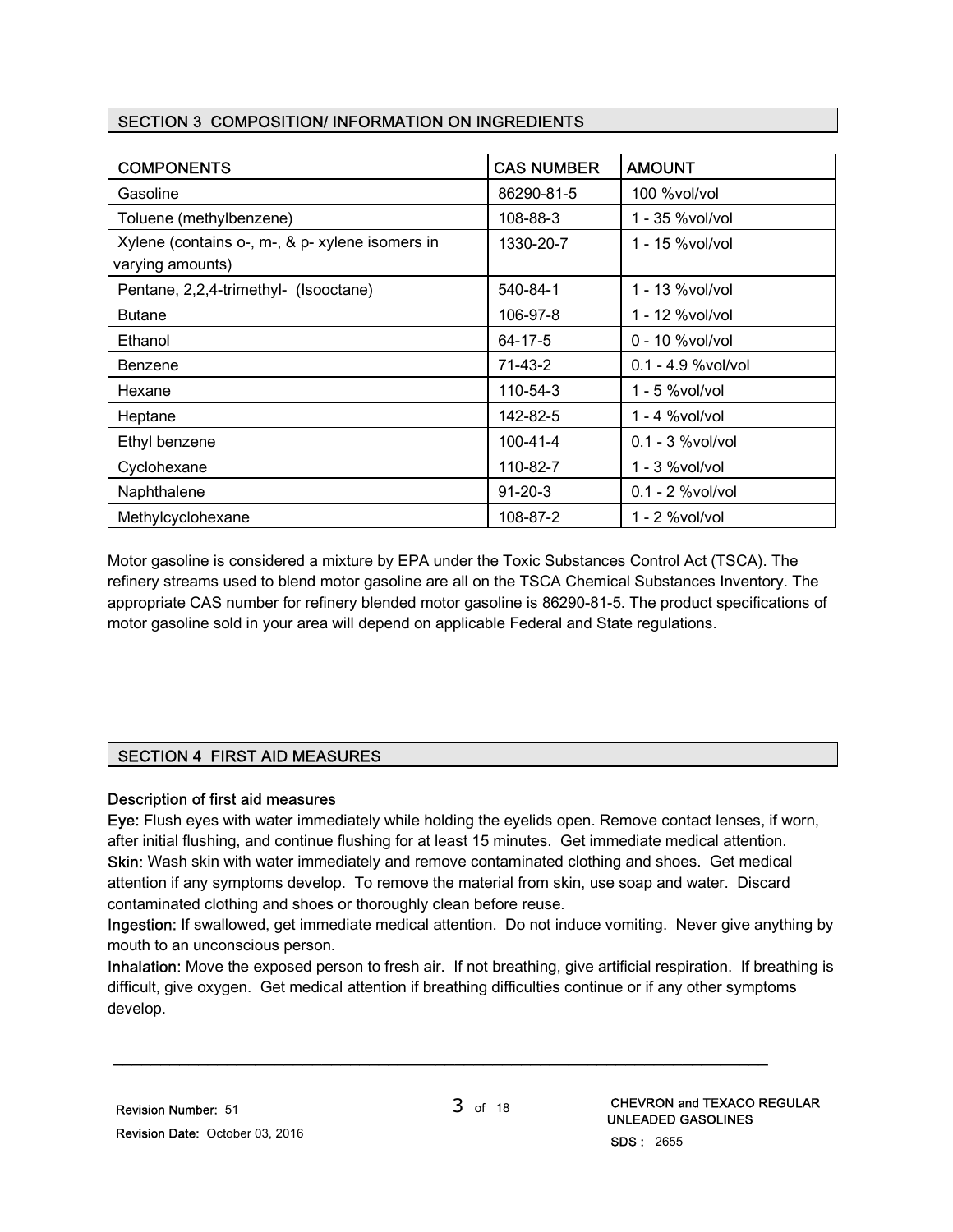#### Most important symptoms and effects, both acute and delayed IMMEDIATE HEALTH EFFECTS

Eye: Contact with the eyes causes severe irritation. Symptoms may include pain, tearing, reddening, swelling and impaired vision.

Skin: Contact with the skin causes irritation. Skin contact may cause drying or defatting of the skin. Symptoms may include pain, itching, discoloration, swelling, and blistering. Contact with the skin is not expected to cause an allergic skin response.

Ingestion: Highly toxic; may be fatal if swallowed. Because of its low viscosity, this material can directly enter the lungs, if swallowed, or if subsequently vomited. Once in the lungs it is very difficult to remove and can cause severe injury or death. May be irritating to mouth, throat, and stomach. Symptoms may include pain, nausea, vomiting, and diarrhea.

Inhalation: Excessive or prolonged breathing of this material may cause central nervous system effects. Central nervous system effects may include headache, dizziness, nausea, vomiting, weakness, loss of coordination, blurred vision, drowsiness, confusion, or disorientation. At extreme exposures, central nervous system effects may include respiratory depression, tremors or convulsions, loss of consciousness, coma or death.

#### DELAYED OR OTHER HEALTH EFFECTS:

Reproduction and Birth Defects: Contains material that may cause harm to the unborn child if inhaled above the recommended exposure limit.

Cancer: Prolonged or repeated exposure to this material may cause cancer. Gasoline has been classified as a Group 2B carcinogen (possibly carcinogenic to humans) by the International Agency for Research on Cancer (IARC).

 Whole gasoline exhaust has been classified as a Group 2B carcinogen (possibly carcinogenic to humans) by the International Agency for Research on Cancer (IARC).

 Contains benzene, which has been classified as a carcinogen by the National Toxicology Program (NTP) and a Group 1 carcinogen (carcinogenic to humans) by the International Agency for Research on Cancer (IARC).

 Contains naphthalene, which has been classified as a Group 2B carcinogen (possibly carcinogenic to humans) by the International Agency for Research on Cancer (IARC). Contains ethylbenzene which has been classified as a Group 2B carcinogen (possibly carcinogenic to humans) by the International Agency for Research on Cancer (IARC).

Genetic Toxicity: Contains material that may cause heritable genetic damage based on animal data. Target Organs: Contains material that may cause damage to the following organ(s) following repeated inhalation at concentrations above the recommended exposure limit:Blood/Blood Forming Organs Risk depends on duration and level of exposure. See Section 11 for additional information.

#### Indication of any immediate medical attention and special treatment needed

Note to Physicians: Ingestion of this product or subsequent vomiting may result in aspiration of light hydrocarbon liquid, which may cause pneumonitis.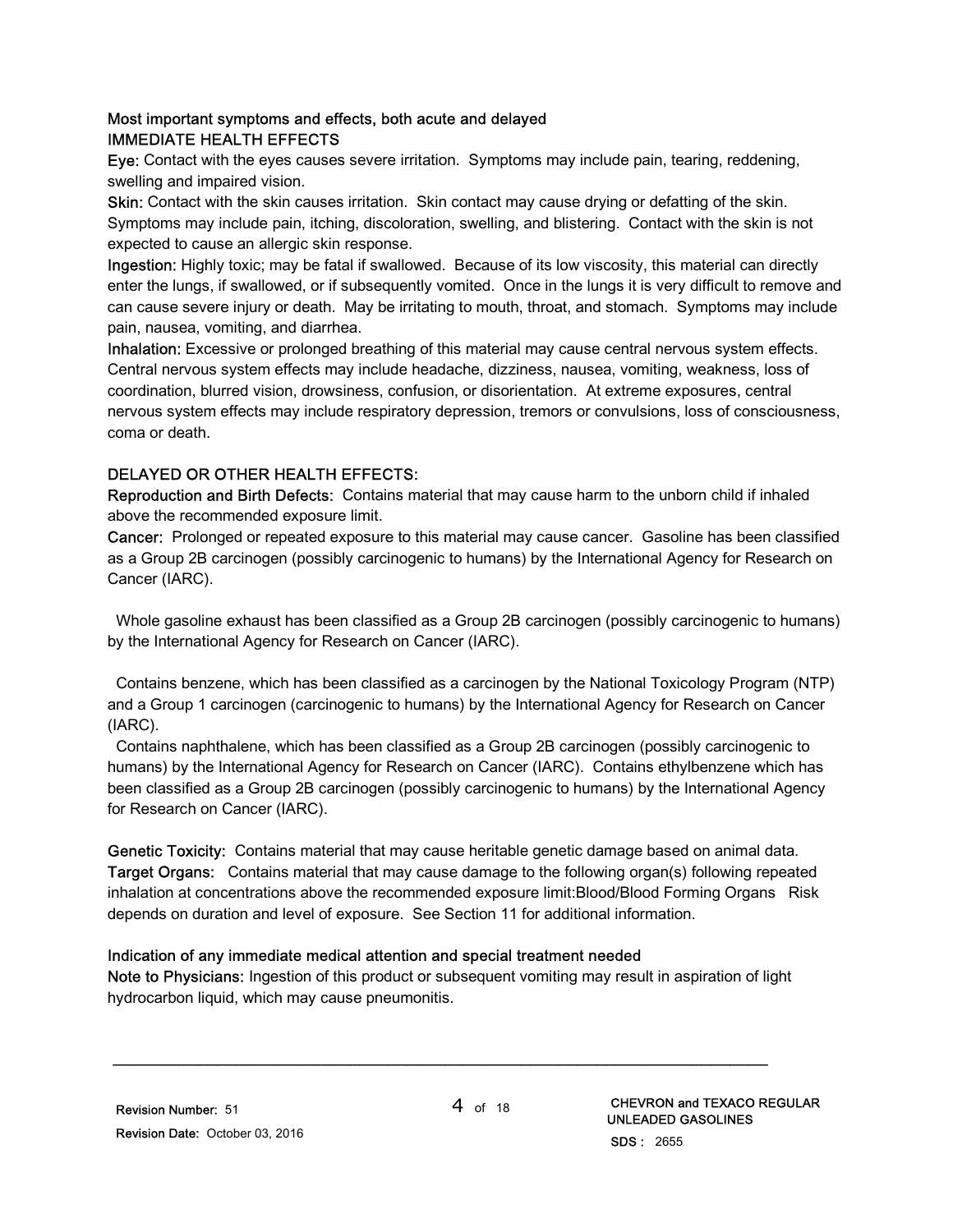#### SECTION 5 FIRE FIGHTING MEASURES

EXTINGUISHING MEDIA: Dry Chemical, CO2, AFFF Foam or alcohol resistant foam. Unusual Fire Hazards: See Section 7 for proper handling and storage.

#### PROTECTION OF FIRE FIGHTERS:

Fire Fighting Instructions: For fires involving this material, do not enter any enclosed or confined fire space without proper protective equipment, including self-contained breathing apparatus.

Combustion Products: Highly dependent on combustion conditions. A complex mixture of airborne solids, liquids, and gases including carbon monoxide, carbon dioxide, and unidentified organic compounds will be evolved when this material undergoes combustion.

#### SECTION 6 ACCIDENTAL RELEASE MEASURES

Protective Measures: Eliminate all sources of ignition in the vicinity of the spill or released vapor. If this material is released into the work area, evacuate the area immediately. Monitor area with combustible gas indicator.

Spill Management: Stop the source of the release if you can do it without risk. Contain release to prevent further contamination of soil, surface water or groundwater. Clean up spill as soon as possible, observing precautions in Exposure Controls/Personal Protection. Use appropriate techniques such as applying non-combustible absorbent materials or pumping. All equipment used when handling the product must be grounded. A vapor suppressing foam may be used to reduce vapors. Use clean non-sparking tools to collect absorbed material. Where feasible and appropriate, remove contaminated soil. Place contaminated materials in disposable containers and dispose of in a manner consistent with applicable regulations. Reporting: Report spills to local authorities and/or the U.S. Coast Guard's National Response Center at (800) 424-8802 as appropriate or required.

#### SECTION 7 HANDLING AND STORAGE

General Handling Information: Avoid contaminating soil or releasing this material into sewage and drainage systems and bodies of water.

Precautionary Measures: This product presents an extreme fire hazard. Liquid very quickly evaporates, even at low temperatures, and forms vapor (fumes) which can catch fire and burn with explosive violence. Invisible vapor spreads easily and can be set on fire by many sources such as pilot lights, welding equipment, and electrical motors and switches. Never siphon gasoline by mouth.

 Do not store in open or unlabeled containers. READ AND OBSERVE ALL PRECAUTIONS ON PRODUCT LABEL. Do not get in eyes, on skin, or on clothing. Do not taste or swallow. Do not breathe vapor or fumes. Wash thoroughly after handling. Keep out of the reach of children.

Static Hazard: Electrostatic charge may accumulate and create a hazardous condition when handling this material. To minimize this hazard, bonding and grounding may be necessary but may not, by themselves, be sufficient. Review all operations which have the potential of generating and accumulating an electrostatic charge and/or a flammable atmosphere (including tank and container filling, splash filling, tank cleaning, sampling, gauging, switch loading, filtering, mixing, agitation, and vacuum truck operations) and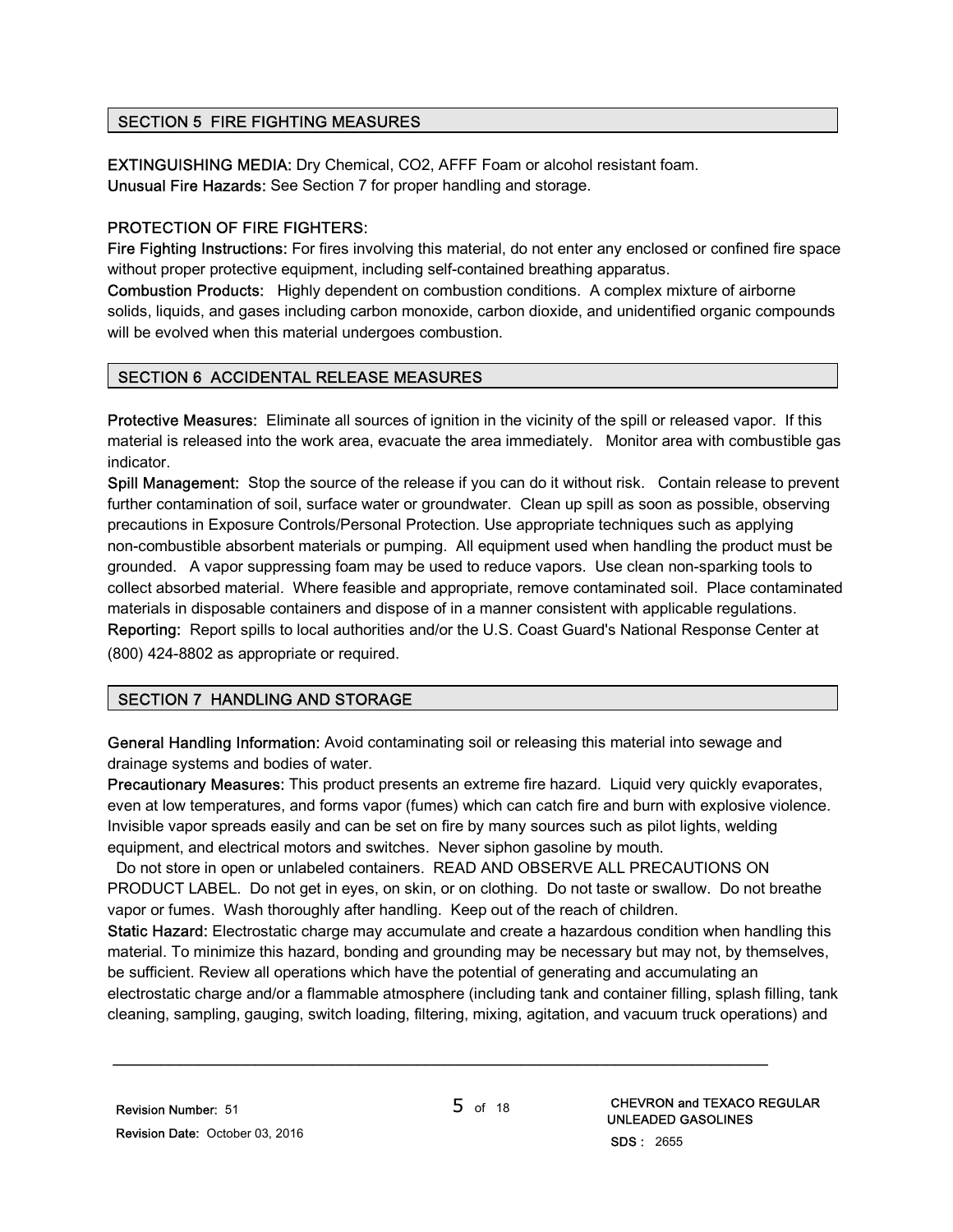use appropriate mitigating procedures.

Container Warnings: Container is not designed to contain pressure. Do not use pressure to empty container or it may rupture with explosive force. Empty containers retain product residue (solid, liquid, and/or vapor) and can be dangerous. Do not pressurize, cut, weld, braze, solder, drill, grind, or expose such containers to heat, flame, sparks, static electricity, or other sources of ignition. They may explode and cause injury or death. Empty containers should be completely drained, properly closed, and promptly returned to a drum reconditioner or disposed of properly.

General Storage Information: DO NOT USE OR STORE near heat, sparks, flames, or hot surfaces . USE AND STORE ONLY IN WELL VENTILATED AREA. Keep container closed when not in use.

#### SECTION 8 EXPOSURE CONTROLS/PERSONAL PROTECTION

#### GENERAL CONSIDERATIONS:

Consider the potential hazards of this material (see Section 2), applicable exposure limits, job activities, and other substances in the work place when designing engineering controls and selecting personal protective equipment. If engineering controls or work practices are not adequate to prevent exposure to harmful levels of this material, the personal protective equipment listed below is recommended. The user should read and understand all instructions and limitations supplied with the equipment since protection is usually provided for a limited time or under certain circumstances.

#### ENGINEERING CONTROLS:

Use process enclosures, local exhaust ventilation, or other engineering controls to control airborne levels below the recommended exposure limits.

#### PERSONAL PROTECTIVE EQUIPMENT

Eye/Face Protection: Wear protective equipment to prevent eye contact. Selection of protective equipment may include safety glasses, chemical goggles, face shields, or a combination depending on the work operations conducted.

Skin Protection: Wear protective clothing to prevent skin contact. Selection of protective clothing may include gloves, apron, boots, and complete facial protection depending on operations conducted. Suggested materials for protective gloves include: Chlorinated Polyethylene (or Chlorosulfonated Polyethylene), Nitrile Rubber, Polyurethane, Viton.

Respiratory Protection: Determine if airborne concentrations are below the recommended occupational exposure limits for jurisdiction of use. If airborne concentrations are above the acceptable limits, wear an approved respirator that provides adequate protection from this material, such as: Air-Purifying Respirator for Organic Vapors.

When used as a fuel, this material can produce carbon monoxide in the exhaust. Determine if airborne concentrations are below the occupational exposure limit for carbon monoxide. If not, wear an approved positive-pressure air-supplying respirator.

Use a positive pressure air-supplying respirator in circumstances where air-purifying respirators may not provide adequate protection.

\_\_\_\_\_\_\_\_\_\_\_\_\_\_\_\_\_\_\_\_\_\_\_\_\_\_\_\_\_\_\_\_\_\_\_\_\_\_\_\_\_\_\_\_\_\_\_\_\_\_\_\_\_\_\_\_\_\_\_\_\_\_\_\_\_\_\_\_\_

#### Occupational Exposure Limits: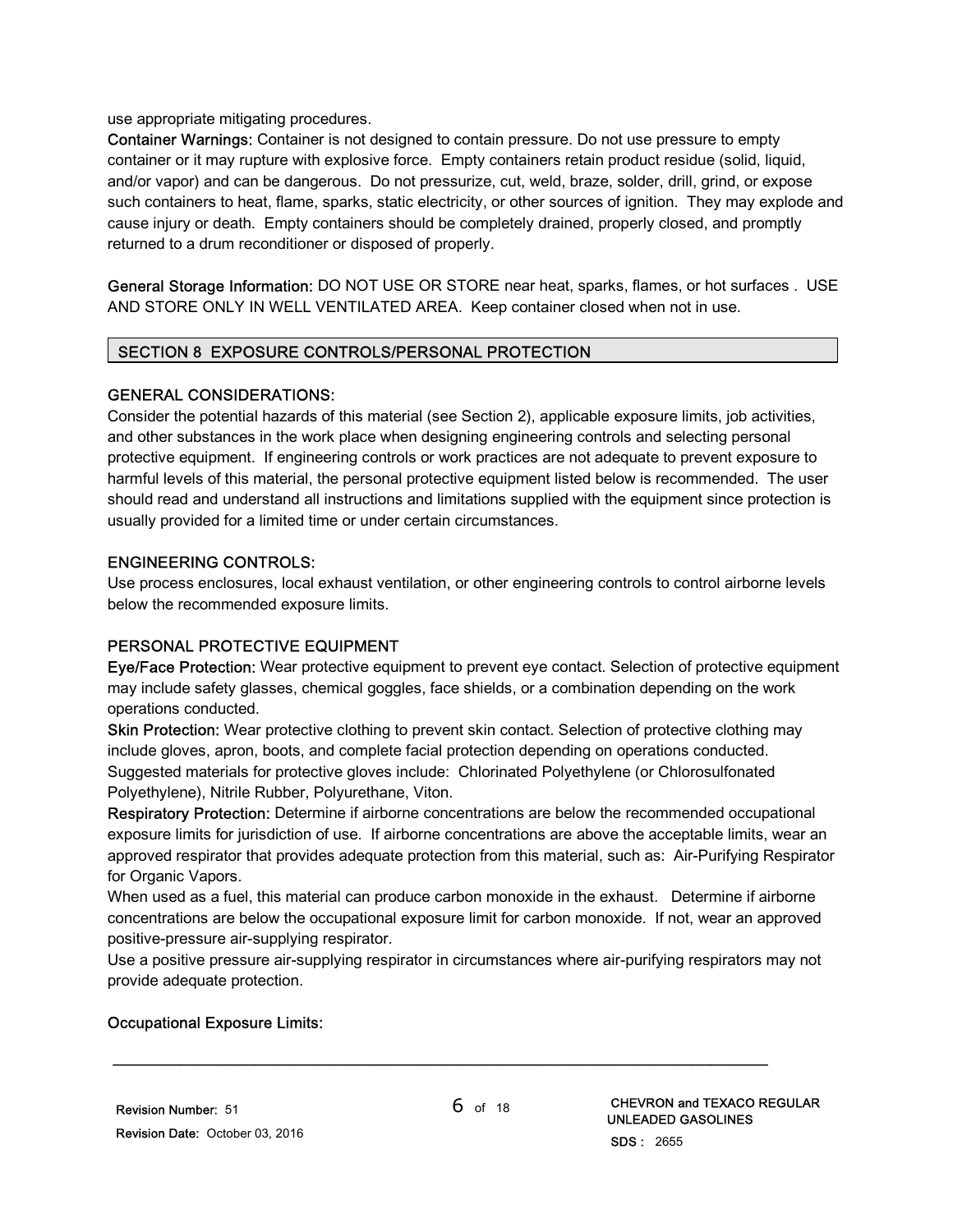| 300 ppm<br>500 ppm<br>A <sub>3</sub><br><b>ACGIH</b><br>$\overline{a}$<br>(weight)<br>(weight)<br>20 ppm<br><b>ACGIH</b><br>Toluene (methylbenzene)<br>--<br>$-$<br>--<br>(weight)<br>200 ppm<br>300 ppm<br>Toluene (methylbenzene)<br>OSHA Z-2<br>$\overline{a}$<br>$\overline{a}$<br>(weight)<br>(weight)<br>Xylene (contains o-, m-, & p- xylene<br>100 ppm<br>150 ppm<br><b>ACGIH</b><br>$\overline{a}$<br>--<br>(weight)<br>(weight)<br>Xylene (contains o-, m-, & p- xylene<br>OSHA Z-1<br>435 mg/m3<br>$-$<br>--<br>isomers in varying amounts)<br>Pentane, 2,2,4-trimethyl-<br>OSHA Z-1<br>2350 mg/m3<br>$\overline{\phantom{a}}$<br>--<br>--<br>(Isooctane)<br>Pentane, 2,2,4-trimethyl-<br>300 ppm<br><b>ACGIH</b><br>$\overline{\phantom{a}}$<br>$\overline{\phantom{a}}$<br>--<br>(weight)<br>1000 ppm<br><b>ACGIH</b><br>$\overline{a}$<br>--<br>--<br>(weight)<br>1000 ppm<br><b>ACGIH</b><br>A4 A3<br>--<br>--<br>(weight)<br>OSHA Z-1<br>1900 mg/m3<br>$\overline{\phantom{a}}$<br>--<br>$-$<br>Skin A1<br>.5 ppm<br>$2.5$ ppm<br><b>ACGIH</b><br>$-$<br>Skin<br>(weight)<br>(weight)<br>1 ppm<br>5 ppm<br><b>OSHA SRS</b><br>$\overline{a}$<br>--<br>(weight)<br>(weight)<br>10 ppm<br>25 ppm<br>OSHA Z-2<br>Benzene<br>--<br>$\qquad \qquad -$<br>(weight)<br>(weight)<br>1 ppm<br>5 ppm<br><b>CVX</b><br>$-$<br>--<br>(weight)<br>(weight)<br>50 ppm<br><b>ACGIH</b><br>Skin<br>$\overline{\phantom{a}}$<br>--<br>(weight)<br>1800 mg/m3<br>OSHA Z-1<br>$\overline{\phantom{a}}$<br>500 ppm<br>400 ppm<br><b>ACGIH</b><br>Heptane<br>$\overline{a}$<br>--<br>(weight)<br>(weight)<br>2000 mg/m3<br>OSHA Z-1<br>$\overline{\phantom{a}}$<br>--<br>$\overline{\phantom{a}}$<br>20 ppm<br><b>ACGIH</b><br>Ethyl benzene<br>A <sub>3</sub><br>--<br>$\hspace{0.05cm}$ – $\hspace{0.05cm}$<br>(weight)<br>OSHA Z-1<br>435 mg/m3<br>Ethyl benzene<br>--<br>--<br>--<br>100 ppm<br><b>ACGIH</b><br>Cyclohexane<br>--<br>--<br>--<br>(weight)<br>1050 mg/m3<br>OSHA Z-1 | Component                   | Agency | <b>TWA</b> | <b>STEL</b> | Ceiling | Notation |
|------------------------------------------------------------------------------------------------------------------------------------------------------------------------------------------------------------------------------------------------------------------------------------------------------------------------------------------------------------------------------------------------------------------------------------------------------------------------------------------------------------------------------------------------------------------------------------------------------------------------------------------------------------------------------------------------------------------------------------------------------------------------------------------------------------------------------------------------------------------------------------------------------------------------------------------------------------------------------------------------------------------------------------------------------------------------------------------------------------------------------------------------------------------------------------------------------------------------------------------------------------------------------------------------------------------------------------------------------------------------------------------------------------------------------------------------------------------------------------------------------------------------------------------------------------------------------------------------------------------------------------------------------------------------------------------------------------------------------------------------------------------------------------------------------------------------------------------------------------------------------------------------------------------------------------------------------------------------------------|-----------------------------|--------|------------|-------------|---------|----------|
|                                                                                                                                                                                                                                                                                                                                                                                                                                                                                                                                                                                                                                                                                                                                                                                                                                                                                                                                                                                                                                                                                                                                                                                                                                                                                                                                                                                                                                                                                                                                                                                                                                                                                                                                                                                                                                                                                                                                                                                    | Gasoline                    |        |            |             |         |          |
|                                                                                                                                                                                                                                                                                                                                                                                                                                                                                                                                                                                                                                                                                                                                                                                                                                                                                                                                                                                                                                                                                                                                                                                                                                                                                                                                                                                                                                                                                                                                                                                                                                                                                                                                                                                                                                                                                                                                                                                    |                             |        |            |             |         |          |
|                                                                                                                                                                                                                                                                                                                                                                                                                                                                                                                                                                                                                                                                                                                                                                                                                                                                                                                                                                                                                                                                                                                                                                                                                                                                                                                                                                                                                                                                                                                                                                                                                                                                                                                                                                                                                                                                                                                                                                                    |                             |        |            |             |         |          |
|                                                                                                                                                                                                                                                                                                                                                                                                                                                                                                                                                                                                                                                                                                                                                                                                                                                                                                                                                                                                                                                                                                                                                                                                                                                                                                                                                                                                                                                                                                                                                                                                                                                                                                                                                                                                                                                                                                                                                                                    |                             |        |            |             |         |          |
|                                                                                                                                                                                                                                                                                                                                                                                                                                                                                                                                                                                                                                                                                                                                                                                                                                                                                                                                                                                                                                                                                                                                                                                                                                                                                                                                                                                                                                                                                                                                                                                                                                                                                                                                                                                                                                                                                                                                                                                    |                             |        |            |             |         |          |
|                                                                                                                                                                                                                                                                                                                                                                                                                                                                                                                                                                                                                                                                                                                                                                                                                                                                                                                                                                                                                                                                                                                                                                                                                                                                                                                                                                                                                                                                                                                                                                                                                                                                                                                                                                                                                                                                                                                                                                                    |                             |        |            |             |         |          |
|                                                                                                                                                                                                                                                                                                                                                                                                                                                                                                                                                                                                                                                                                                                                                                                                                                                                                                                                                                                                                                                                                                                                                                                                                                                                                                                                                                                                                                                                                                                                                                                                                                                                                                                                                                                                                                                                                                                                                                                    |                             |        |            |             |         |          |
|                                                                                                                                                                                                                                                                                                                                                                                                                                                                                                                                                                                                                                                                                                                                                                                                                                                                                                                                                                                                                                                                                                                                                                                                                                                                                                                                                                                                                                                                                                                                                                                                                                                                                                                                                                                                                                                                                                                                                                                    | isomers in varying amounts) |        |            |             |         |          |
|                                                                                                                                                                                                                                                                                                                                                                                                                                                                                                                                                                                                                                                                                                                                                                                                                                                                                                                                                                                                                                                                                                                                                                                                                                                                                                                                                                                                                                                                                                                                                                                                                                                                                                                                                                                                                                                                                                                                                                                    |                             |        |            |             |         |          |
|                                                                                                                                                                                                                                                                                                                                                                                                                                                                                                                                                                                                                                                                                                                                                                                                                                                                                                                                                                                                                                                                                                                                                                                                                                                                                                                                                                                                                                                                                                                                                                                                                                                                                                                                                                                                                                                                                                                                                                                    |                             |        |            |             |         |          |
|                                                                                                                                                                                                                                                                                                                                                                                                                                                                                                                                                                                                                                                                                                                                                                                                                                                                                                                                                                                                                                                                                                                                                                                                                                                                                                                                                                                                                                                                                                                                                                                                                                                                                                                                                                                                                                                                                                                                                                                    |                             |        |            |             |         |          |
|                                                                                                                                                                                                                                                                                                                                                                                                                                                                                                                                                                                                                                                                                                                                                                                                                                                                                                                                                                                                                                                                                                                                                                                                                                                                                                                                                                                                                                                                                                                                                                                                                                                                                                                                                                                                                                                                                                                                                                                    |                             |        |            |             |         |          |
|                                                                                                                                                                                                                                                                                                                                                                                                                                                                                                                                                                                                                                                                                                                                                                                                                                                                                                                                                                                                                                                                                                                                                                                                                                                                                                                                                                                                                                                                                                                                                                                                                                                                                                                                                                                                                                                                                                                                                                                    |                             |        |            |             |         |          |
|                                                                                                                                                                                                                                                                                                                                                                                                                                                                                                                                                                                                                                                                                                                                                                                                                                                                                                                                                                                                                                                                                                                                                                                                                                                                                                                                                                                                                                                                                                                                                                                                                                                                                                                                                                                                                                                                                                                                                                                    | (Isooctane)                 |        |            |             |         |          |
|                                                                                                                                                                                                                                                                                                                                                                                                                                                                                                                                                                                                                                                                                                                                                                                                                                                                                                                                                                                                                                                                                                                                                                                                                                                                                                                                                                                                                                                                                                                                                                                                                                                                                                                                                                                                                                                                                                                                                                                    | <b>Butane</b>               |        |            |             |         |          |
|                                                                                                                                                                                                                                                                                                                                                                                                                                                                                                                                                                                                                                                                                                                                                                                                                                                                                                                                                                                                                                                                                                                                                                                                                                                                                                                                                                                                                                                                                                                                                                                                                                                                                                                                                                                                                                                                                                                                                                                    |                             |        |            |             |         |          |
|                                                                                                                                                                                                                                                                                                                                                                                                                                                                                                                                                                                                                                                                                                                                                                                                                                                                                                                                                                                                                                                                                                                                                                                                                                                                                                                                                                                                                                                                                                                                                                                                                                                                                                                                                                                                                                                                                                                                                                                    | Ethanol                     |        |            |             |         |          |
|                                                                                                                                                                                                                                                                                                                                                                                                                                                                                                                                                                                                                                                                                                                                                                                                                                                                                                                                                                                                                                                                                                                                                                                                                                                                                                                                                                                                                                                                                                                                                                                                                                                                                                                                                                                                                                                                                                                                                                                    | Ethanol                     |        |            |             |         |          |
|                                                                                                                                                                                                                                                                                                                                                                                                                                                                                                                                                                                                                                                                                                                                                                                                                                                                                                                                                                                                                                                                                                                                                                                                                                                                                                                                                                                                                                                                                                                                                                                                                                                                                                                                                                                                                                                                                                                                                                                    | Benzene                     |        |            |             |         |          |
|                                                                                                                                                                                                                                                                                                                                                                                                                                                                                                                                                                                                                                                                                                                                                                                                                                                                                                                                                                                                                                                                                                                                                                                                                                                                                                                                                                                                                                                                                                                                                                                                                                                                                                                                                                                                                                                                                                                                                                                    |                             |        |            |             |         |          |
|                                                                                                                                                                                                                                                                                                                                                                                                                                                                                                                                                                                                                                                                                                                                                                                                                                                                                                                                                                                                                                                                                                                                                                                                                                                                                                                                                                                                                                                                                                                                                                                                                                                                                                                                                                                                                                                                                                                                                                                    | Benzene                     |        |            |             |         |          |
|                                                                                                                                                                                                                                                                                                                                                                                                                                                                                                                                                                                                                                                                                                                                                                                                                                                                                                                                                                                                                                                                                                                                                                                                                                                                                                                                                                                                                                                                                                                                                                                                                                                                                                                                                                                                                                                                                                                                                                                    |                             |        |            |             |         |          |
|                                                                                                                                                                                                                                                                                                                                                                                                                                                                                                                                                                                                                                                                                                                                                                                                                                                                                                                                                                                                                                                                                                                                                                                                                                                                                                                                                                                                                                                                                                                                                                                                                                                                                                                                                                                                                                                                                                                                                                                    |                             |        |            |             |         |          |
|                                                                                                                                                                                                                                                                                                                                                                                                                                                                                                                                                                                                                                                                                                                                                                                                                                                                                                                                                                                                                                                                                                                                                                                                                                                                                                                                                                                                                                                                                                                                                                                                                                                                                                                                                                                                                                                                                                                                                                                    |                             |        |            |             |         |          |
|                                                                                                                                                                                                                                                                                                                                                                                                                                                                                                                                                                                                                                                                                                                                                                                                                                                                                                                                                                                                                                                                                                                                                                                                                                                                                                                                                                                                                                                                                                                                                                                                                                                                                                                                                                                                                                                                                                                                                                                    | Benzene                     |        |            |             |         |          |
|                                                                                                                                                                                                                                                                                                                                                                                                                                                                                                                                                                                                                                                                                                                                                                                                                                                                                                                                                                                                                                                                                                                                                                                                                                                                                                                                                                                                                                                                                                                                                                                                                                                                                                                                                                                                                                                                                                                                                                                    |                             |        |            |             |         |          |
|                                                                                                                                                                                                                                                                                                                                                                                                                                                                                                                                                                                                                                                                                                                                                                                                                                                                                                                                                                                                                                                                                                                                                                                                                                                                                                                                                                                                                                                                                                                                                                                                                                                                                                                                                                                                                                                                                                                                                                                    | Hexane                      |        |            |             |         |          |
|                                                                                                                                                                                                                                                                                                                                                                                                                                                                                                                                                                                                                                                                                                                                                                                                                                                                                                                                                                                                                                                                                                                                                                                                                                                                                                                                                                                                                                                                                                                                                                                                                                                                                                                                                                                                                                                                                                                                                                                    |                             |        |            |             |         |          |
|                                                                                                                                                                                                                                                                                                                                                                                                                                                                                                                                                                                                                                                                                                                                                                                                                                                                                                                                                                                                                                                                                                                                                                                                                                                                                                                                                                                                                                                                                                                                                                                                                                                                                                                                                                                                                                                                                                                                                                                    | Hexane                      |        |            |             |         |          |
|                                                                                                                                                                                                                                                                                                                                                                                                                                                                                                                                                                                                                                                                                                                                                                                                                                                                                                                                                                                                                                                                                                                                                                                                                                                                                                                                                                                                                                                                                                                                                                                                                                                                                                                                                                                                                                                                                                                                                                                    |                             |        |            |             |         |          |
|                                                                                                                                                                                                                                                                                                                                                                                                                                                                                                                                                                                                                                                                                                                                                                                                                                                                                                                                                                                                                                                                                                                                                                                                                                                                                                                                                                                                                                                                                                                                                                                                                                                                                                                                                                                                                                                                                                                                                                                    |                             |        |            |             |         |          |
|                                                                                                                                                                                                                                                                                                                                                                                                                                                                                                                                                                                                                                                                                                                                                                                                                                                                                                                                                                                                                                                                                                                                                                                                                                                                                                                                                                                                                                                                                                                                                                                                                                                                                                                                                                                                                                                                                                                                                                                    | Heptane                     |        |            |             |         |          |
|                                                                                                                                                                                                                                                                                                                                                                                                                                                                                                                                                                                                                                                                                                                                                                                                                                                                                                                                                                                                                                                                                                                                                                                                                                                                                                                                                                                                                                                                                                                                                                                                                                                                                                                                                                                                                                                                                                                                                                                    |                             |        |            |             |         |          |
|                                                                                                                                                                                                                                                                                                                                                                                                                                                                                                                                                                                                                                                                                                                                                                                                                                                                                                                                                                                                                                                                                                                                                                                                                                                                                                                                                                                                                                                                                                                                                                                                                                                                                                                                                                                                                                                                                                                                                                                    |                             |        |            |             |         |          |
|                                                                                                                                                                                                                                                                                                                                                                                                                                                                                                                                                                                                                                                                                                                                                                                                                                                                                                                                                                                                                                                                                                                                                                                                                                                                                                                                                                                                                                                                                                                                                                                                                                                                                                                                                                                                                                                                                                                                                                                    |                             |        |            |             |         |          |
|                                                                                                                                                                                                                                                                                                                                                                                                                                                                                                                                                                                                                                                                                                                                                                                                                                                                                                                                                                                                                                                                                                                                                                                                                                                                                                                                                                                                                                                                                                                                                                                                                                                                                                                                                                                                                                                                                                                                                                                    |                             |        |            |             |         |          |
|                                                                                                                                                                                                                                                                                                                                                                                                                                                                                                                                                                                                                                                                                                                                                                                                                                                                                                                                                                                                                                                                                                                                                                                                                                                                                                                                                                                                                                                                                                                                                                                                                                                                                                                                                                                                                                                                                                                                                                                    |                             |        |            |             |         |          |
|                                                                                                                                                                                                                                                                                                                                                                                                                                                                                                                                                                                                                                                                                                                                                                                                                                                                                                                                                                                                                                                                                                                                                                                                                                                                                                                                                                                                                                                                                                                                                                                                                                                                                                                                                                                                                                                                                                                                                                                    | Cyclohexane                 |        |            |             |         |          |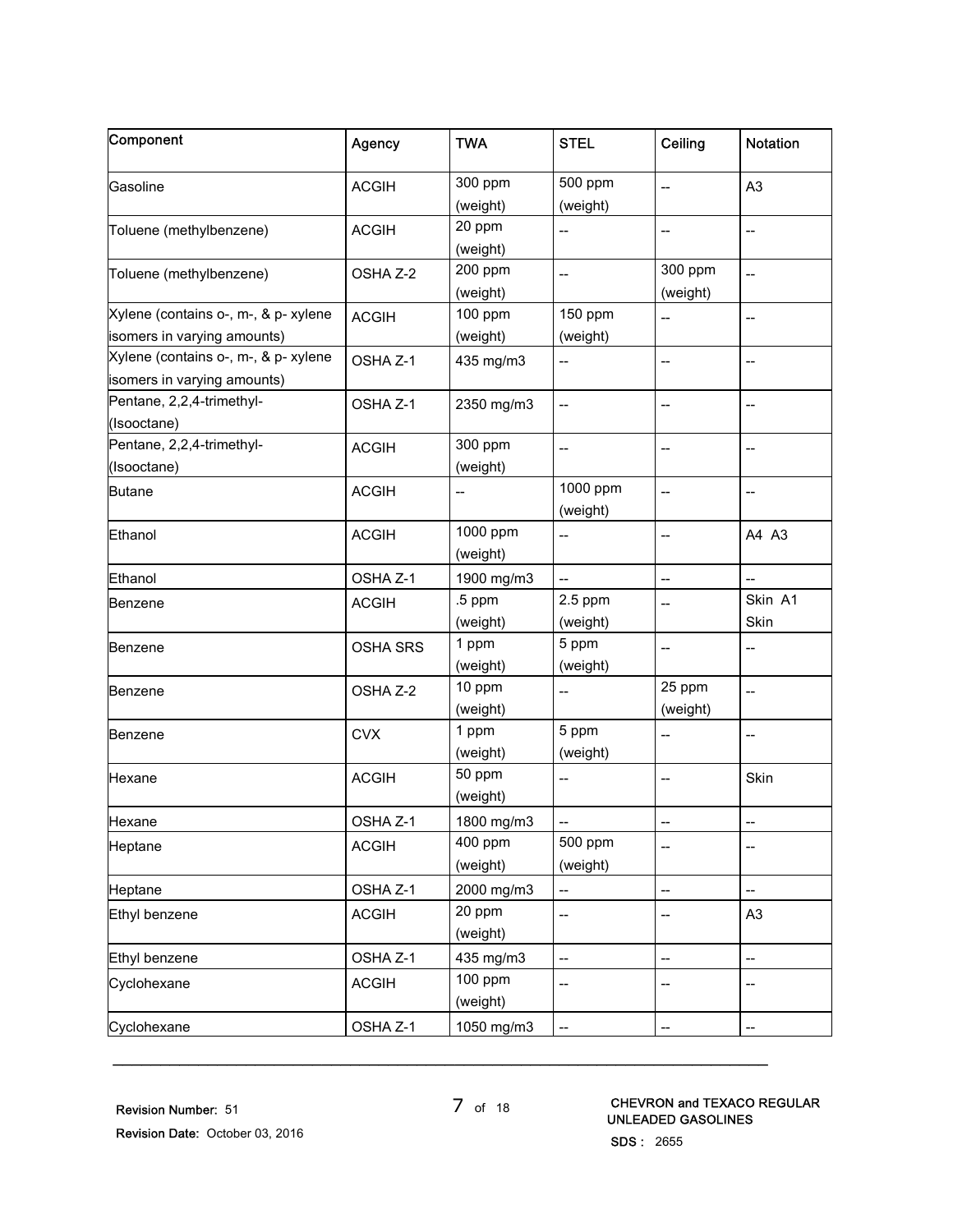| Naphthalene       | <b>ACGIH</b> | $10$ ppm<br>(weight)  | 15 ppm | $-$ | Skin A3 |
|-------------------|--------------|-----------------------|--------|-----|---------|
| Naphthalene       | OSHA Z-1     | $50 \text{ mg/m}$ 3   | --     | $-$ | --      |
| Methylcyclohexane | <b>ACGIH</b> | $400$ ppm<br>(weight) | --     | $-$ | --      |
| Methylcyclohexane | OSHA Z-1     | 2000 mg/m3            | --     | $-$ | --      |

Consult local authorities for appropriate values.

#### SECTION 9 PHYSICAL AND CHEMICAL PROPERTIES

#### Attention: the data below are typical values and do not constitute a specification.

Color: Colorless to yellow Physical State: Liquid Odor: Petroleum odor Odor Threshold: No data available pH: Not Applicable **Vapor Pressure:** 5 psi - 15 psi (Typical) @ 37.8 °C (100 °F) Vapor Density (Air = 1):  $3 - 4$  (Typical) Initial Boiling Point: 27.2°C (81°F) - 204.4°C (400°F) (Typical) Solubility: Insoluble in water; miscible with most organic solvents. Freezing Point: Not Applicable Melting Point: Not Applicable Specific Gravity: 0.70 g/ml - 0.80 g/ml @ 15.6°C (60.1°F) (Typical) Viscosity: <1 SUS @ 37.8°C (100°F) Evaporation Rate: No data available Decomposition temperature: No data available Octanol/Water Partition Coefficient: 2 - 7

#### FLAMMABLE PROPERTIES:

Flammability (solid, gas): No Data Available

Flashpoint: (Tagliabue Closed Cup ASTM D56) < -45 °C (< -49 °F) Autoignition:  $> 280$  °C ( $> 536$  °F) Flammability (Explosive) Limits (% by volume in air): Lower: 1.4 Upper: 7.6

#### SECTION 10 STABILITY AND REACTIVITY

Reactivity: May react with strong acids or strong oxidizing agents, such as chlorates, nitrates, peroxides, etc.

Chemical Stability: This material is considered stable under normal ambient and anticipated storage and handling conditions of temperature and pressure.

\_\_\_\_\_\_\_\_\_\_\_\_\_\_\_\_\_\_\_\_\_\_\_\_\_\_\_\_\_\_\_\_\_\_\_\_\_\_\_\_\_\_\_\_\_\_\_\_\_\_\_\_\_\_\_\_\_\_\_\_\_\_\_\_\_\_\_\_\_

Incompatibility With Other Materials: Not applicable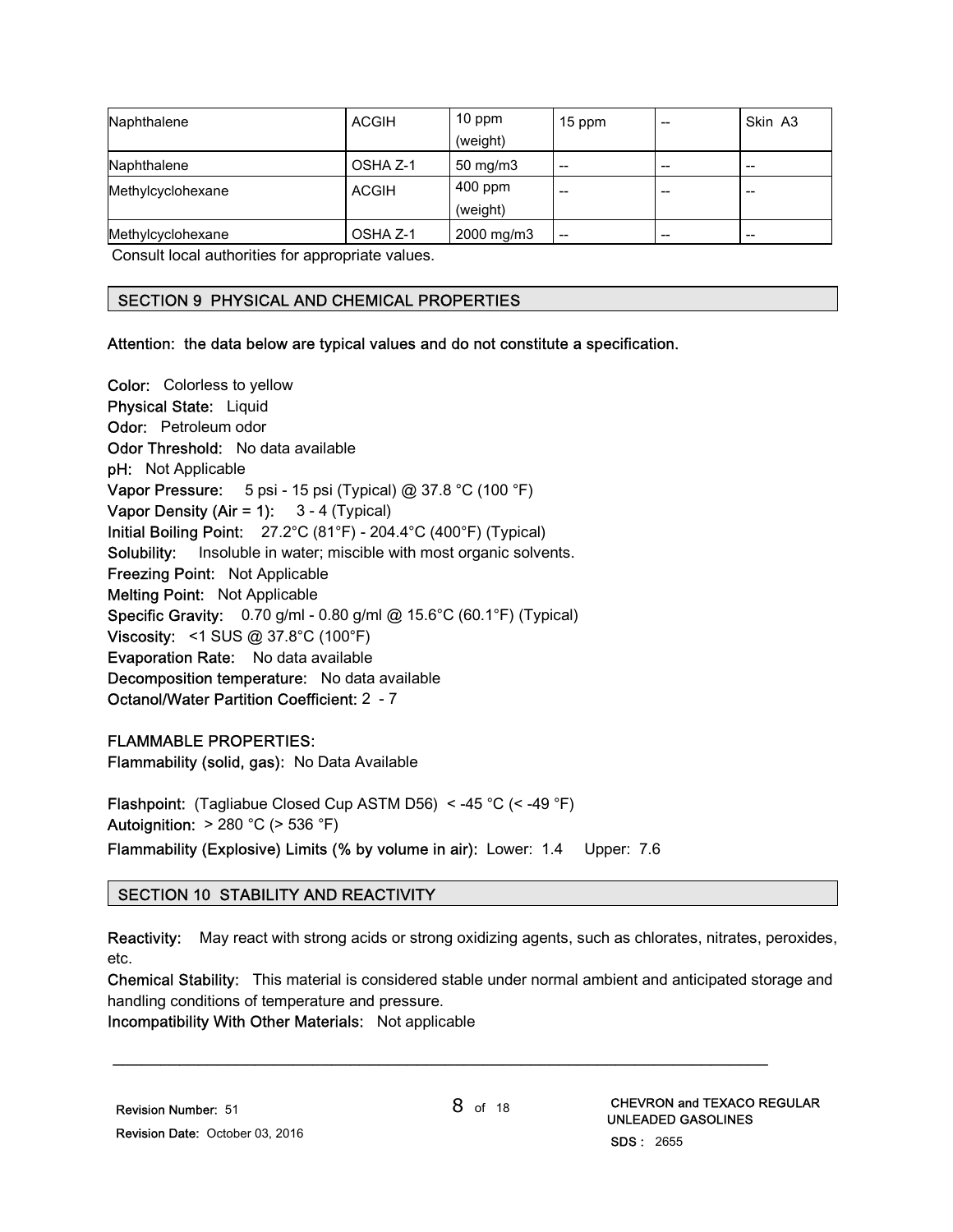#### SECTION 11 TOXICOLOGICAL INFORMATION

#### Information on toxicological effects

Serious Eye Damage/Irritation: The eye irritation hazard is based on evaluation of data for product components.

Skin Corrosion/Irritation: For a 4-hour exposure, the Primary Irritation Index (PII) in rabbits is: 4.8/8.0.

Skin Sensitization: This material did not cause skin sensitization reactions in a Buehler guinea pig test.

Acute Dermal Toxicity: LD50: >3.75 g/kg (rabbit).

Acute Oral Toxicity: LD50: >5 ml/kg (rat).

Acute Inhalation Toxicity: 4 hour(s) LD50: >20000 mg/m3 (rat). Acute Toxicity Estimate: Not Determined

Germ Cell Mutagenicity: The hazard evaluation is based on data for components or a similar material.

Carcinogenicity: The hazard evaluation is based on data for components or a similar material. Gasoline has been classified as a Group 2B carcinogen (possibly carcinogenic to humans) by the International Agency for Research on Cancer (IARC).

 Whole gasoline exhaust has been classified as a Group 2B carcinogen (possibly carcinogenic to humans) by the International Agency for Research on Cancer (IARC).

 Contains benzene, which has been classified as a carcinogen by the National Toxicology Program (NTP) and a Group 1 carcinogen (carcinogenic to humans) by the International Agency for Research on Cancer (IARC).

 Contains naphthalene, which has been classified as a Group 2B carcinogen (possibly carcinogenic to humans) by the International Agency for Research on Cancer (IARC). Contains ethylbenzene which has been classified as a Group 2B carcinogen (possibly carcinogenic to humans) by the International Agency for Research on Cancer (IARC).

Reproductive Toxicity: The hazard evaluation is based on data for components or a similar material.

Specific Target Organ Toxicity - Single Exposure: The hazard evaluation is based on data for components or a similar material.

Specific Target Organ Toxicity - Repeated Exposure: The hazard evaluation is based on data for components or a similar material.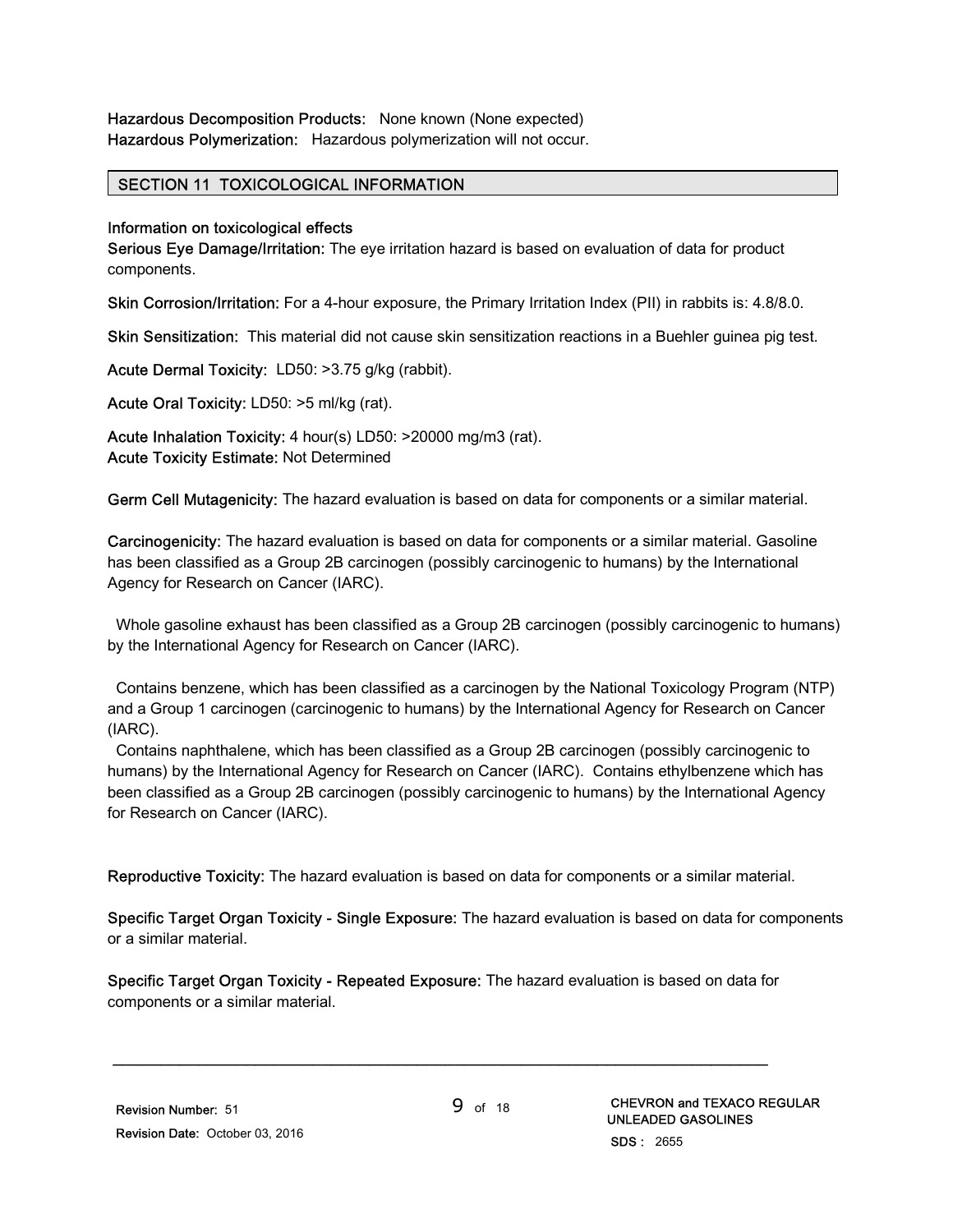#### ADDITIONAL TOXICOLOGY INFORMATION:

 Gasolines are highly volatile and can produce significant concentrations of vapor at ambient temperatures. Gasoline vapor is heavier than air and at high concentrations may accumulate in confined spaces to present both safety and health hazards. When vapor exposures are low, or short duration and infrequent, such as during refueling and tanker loading/unloading, neither total hydrocarbon nor components such as benzene are likely to result in any adverse health effects. In situations such as accidents or spills where exposure to gasoline vapor is potentially high, attention should be paid to potential toxic effects of specific components. Information about specific components in gasoline can be found in Sections 2/3, 8 and 15 of this MSDS. More detailed information on the health hazards of specific gasoline components can be obtained calling the Chevron Emergency Information Center (see Section 1 for phone numbers).

 Pathological misuse of solvents and gasoline, involving repeated and prolonged exposure to high concentrations of vapor is a significant exposure on which there are many reports in the medical literature. As with other solvents, persistent abuse involving repeated and prolonged exposures to high concentrations of vapor has been reported to result in central nervous system damage and eventually, death. In a study in which ten human volunteers were exposed for 30 minutes to approximately 200, 500 or 1000 ppm concentrations of gasoline vapor, irritation of the eyes was the only significant effect observed, based on both subjective and objective assessments.

 Lifetime inhalation of wholly vaporized unleaded gasoline at 2056 ppm has caused increased liver tumors in female mice and kidney cancer in male rats. In their 1988 review of carcinogenic risk from gasoline, The International Agency for Research on Cancer (IARC) noted that, because published epidemiology studies did not include any exposure data, only occupations where gasoline exposure may have occurred were reviewed. These included gasoline service station attendants and automobile mechanics. IARC also noted that there was no opportunity to separate effects of combustion products from those of gasoline itself. Although IARC allocated gasoline a final overall classification of Group 2B, i.e. possibly carcinogenic to humans, this was based on limited evidence in experimental animals plus supporting evidence including the presence in gasoline of benzene. The actual evidence for carcinogenicity in humans was considered inadequate.

 MUTAGENICITY: Gasoline was not mutagenic, with or without activation, in the Ames assay (Salmonella typhimurium), Saccharamyces cerevisesae, or mouse lymphoma assays. In addition, point mutations were not induced in human lymphocytes. Gasoline was not mutagenic when tested in the mouse dominant lethal assay. Administration of gasoline to rats did not cause chomosomal aberrations in their bone marrow cells. EPIDEMIOLOGY: To explore the health effects of workers potentially exposed to gasoline vapors in the marketing and distribution sectors of the petroleum industry, the American Petroleum Institute sponsored a cohort mortality study (Publication 4555), a nested case-control study (Publication 4551), and an exposure assessment study (Publication 4552). Histories of exposure to gasoline were reconstructed for cohort of more than 18,000 employees from four companies for the time period between 1946 and 1985. The results of the cohort mortality study indicated that there was no increased mortality from either kidney cancer or leukemia among marketing and marine distribution employees who were exposed to gasoline in the petroleum industry, when compared to the general population. More importantly, based on internal comparisons, there was no association between mortality from kidney cancer or leukemia and various indices of gasoline exposure. In particular, neither duration of employment, duration of exposure, age at first exposure, year of first exposure, job category, cumulative exposure, frequency of peak exposure, nor average intensity of exposure had any effect on kidney cancer or leukemia mortality. The results of the nested case-control study confirmed the findings of the original cohort study. That is, exposure to gasoline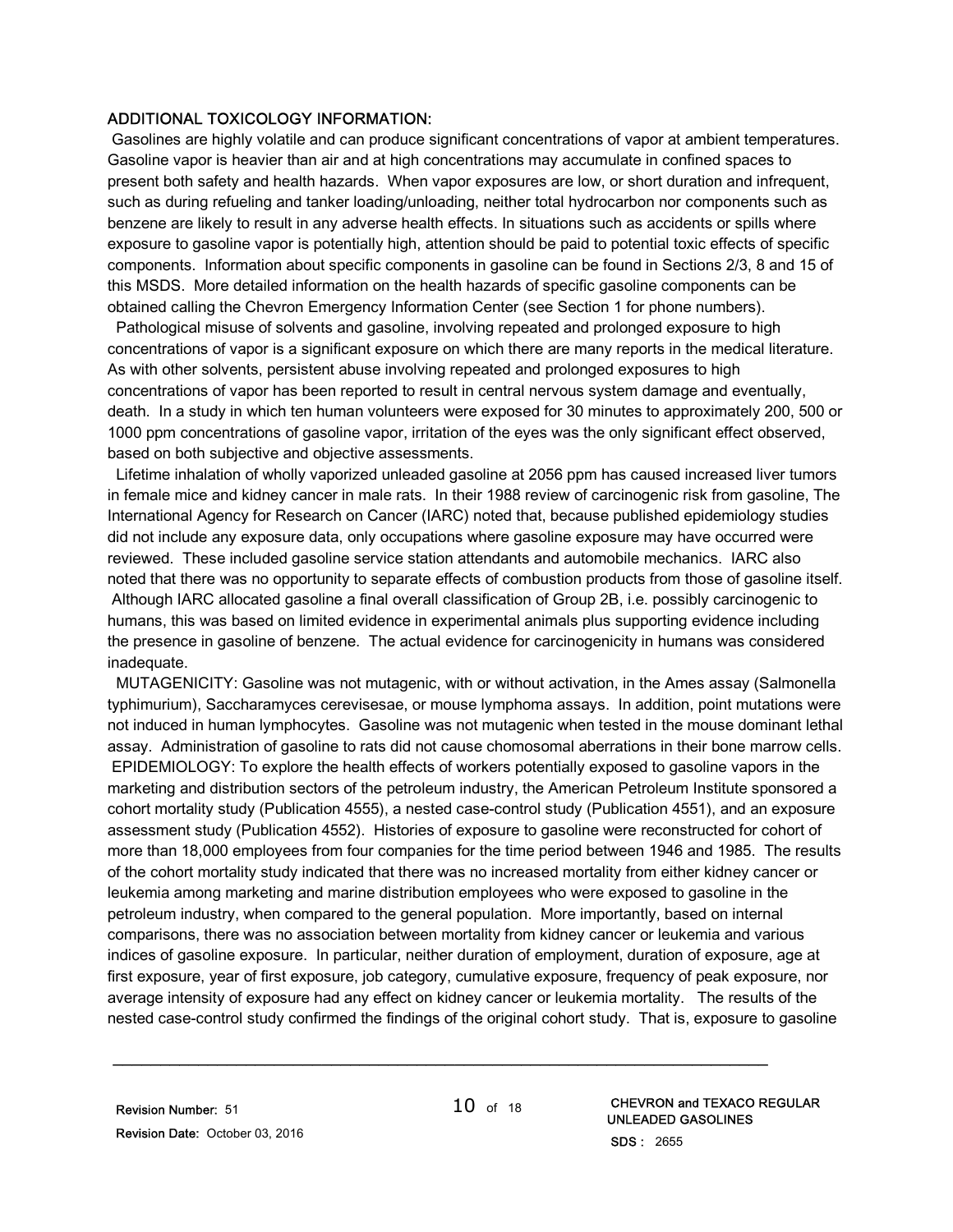at the levels experienced by this cohort of distribution workers is not a significant risk factor for leukemia (all cell types), acute myeloid leukemia, kidney cancer or multiple myeloma.

#### This product contains ethylbenzene.

 BIRTH DEFECTS AND REPRODUCTION: Ethylbenzene is not expected to cause birth defects or other developmental effects based on well-conducted studies in rabbits and rats sponsored by NIOSH. Other studies in rats and mice which reported urinary tract malformations have many deficiencies and have limited usefulness in evaluating human risk. Reproductive effects are not expected based on a NIOSH study of fertility, and lack of effects observed for sperm counts and motility, estrous cycle and pathology of reproductive organs following repeated exposures. HEARING: Statistically significant losses in outer hair cells (OHCs) were observed in rats exposed to >=200 ppm ethylbenzene, 6 hours/day, 6 days/week for 13 weeks, after an 8-week recovery period. Following longer exposure, inner hair cells losses were also observed in rats exposed to >= 600 ppm ethylbenzene, but only occasionally in rats exposed to 400 ppm. The Lowest Observed Adverse Effect Level in rats (LOAEL) was 200 ppm for losses of OHCs. Guinea pigs exposed to ethylbenzene at 2,500 ppm, 6 hours/day for 5 days did not show auditory deficits or losses in OHCs. The concentration of ethylbenzene used in the JP-8 study was approximately 10 ppm. GENETIC TOXICITY: Ethylbenzene tested negative in the bacterial mutation test, Chinese Hamster Ovary (CHO) cell in vitro assay, sister chromatid exchange assay and an unscheduled DNA synthesis assay. Conflicting results have been reported for the mouse lymphoma cell assay. Increased micronuclei were reported in an in vitro Syrian hamster embryo cell assay; however, two in vivo micronuclei studies in mice were negative. In Syrian hamster embryo cells in vitro, cell transformation was observed at 7 days of incubation but not at 24 hours. Based on these results, ethylbenzene is not expected to be mutagenic or clastogenic. CARCINOGENICITY: In studies conducted by the National Toxicology Program, rats and mice were exposed to ethylbenzene at 25, 250 and 750 ppm for six hours per day, five days per week for 103 weeks. In rats exposed to 750 ppm, the incidence of kidney tubule hyperplasia and tumors was increased. Testicular tumors develop spontaneously in nearly all rats if allowed to complete their natural life span; in this study, the development of these tumors appeared to be enhanced in male rats exposed to 750 ppm. In mice, the incidences of lung tumors in males and liver tumors in females exposed to 750 ppm were increased as compared to control mice but were within the range of incidences observed historically in control mice. Other liver effects were observed in male mice exposed to 250 and 750 ppm. The incidences of hyperplasia were increased in the pituitary gland in female mice at 250 and 750 ppm and in the thyroid in male and female mice at 750 ppm.

#### This product contains toluene.

GENERAL TOXICITY: The primary effects of exposure to toluene in animals and humans are on the central nervous system. Solvent abusers, who typically inhale high concentrations (thousands of ppm) for brief periods of time, in addition to experiencing respiratory tract irritation, often suffer permanent central nervous system effects that include tremors, staggered gait, impaired speech, hearing and vision loss, and changes in brain tissue. Death in some solvent abusers has been attributed to cardiac arrhythmias, which appear to be have been triggered by epinephrine acting on solvent sensitized cardiac tissue. Although liver and kidney effects have been seen in some solvent abusers, results of animal testing with toluene do not support these as primary target organs.

 HEARING: Humans who were occupationally exposed to concentrations of toluene as low as 100 ppm for long periods of time have experienced hearing deficits. Hearing loss, as demonstrated using behavioral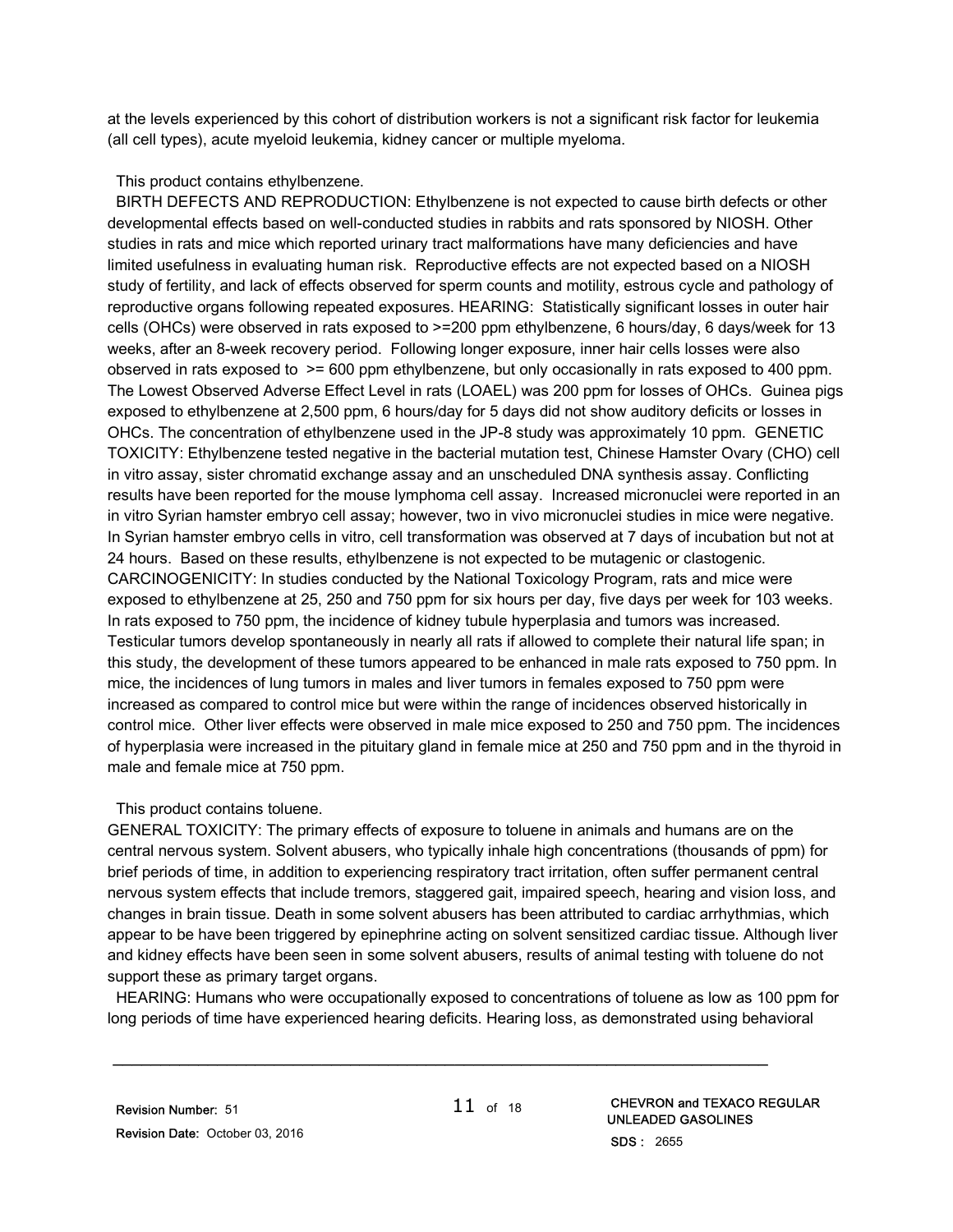and electrophysiological testing as well as by observation of structural damage to cochlear hair cells, occurred in experimental animals exposed to toluene. It also appears that toluene exposure and noise may interact to produce hearing deficits.

COLOR VISION: In a single study of workers exposed to toluene at levels under 50 ppm, small decreases in the ability to discriminate colors in the blue-yellow range have been reported for female workers. This effect, which should be investigated further, is very subtle and would not likely have been noticed by the people tested.

REPRODUCTIVE/DEVELOPMENTAL TOXICITY: Toluene may also cause mental and/or growth retardation in the children of female solvent abusers who directly inhale toluene (usually at thousands of ppm) when they are pregnant. Toluene caused growth retardation in rats and rabbits when administered at doses that were toxic to the mothers. In rats, concentrations of up to 5000 ppm did not cause birth defects. No effects were observed in the offspring at doses that did not intoxicate the pregnant animals. The exposure level at which no effects were seen (No Observed Effect Level, NOEL) is 750 ppm in the rat and 500 ppm in the rabbit.

#### This product contains xylene.

ACUTE TOXICITY: The primary effects of exposure to xylene in animals and humans are on the central nervous system. In addition,in some individuals, xylene exposure can sensitize cardiac tissue to epinephrine which may precipitate fatal ventricular fibrillation. DEVELOPMENTAL TOXICITY: Xylene has been reported to cause developmental toxicity in rats and mice exposed by inhalation during pregnancy. The effects noted consisted of delayed development and minor skeletal variations. In addition, when pregnant mice were exposed by ingestion to a level that killed nearly one-third of the test group, lethality (resorptions) and malformations (primarily cleft palate) occurred. Since xylene can cross the placenta, it may be appropriate to prevent exposure during pregnancy. GENETIC TOXICITY/CARCINOGENICITY: Xylene was not genotoxic in several mutagenicity testing assays including the Ames test. In a cancer study sponsored by the National Toxicology Program (NTP), technical grade xylene gave no evidence of carcinogenicity in rats or mice dosed daily for two years. HEARING: Mixed xylenes have been shown to cause measurable hearing loss in rats exposed to 800 ppm in the air for 14 hours per day for six weeks. Exposure to 1450 ppm xylene for 8 hours caused hearing loss while exposure to 1700 ppm for 4 hours did not. Although no information is available for lower concentrations, other chemicals that cause hearing loss in rats at relatively high concentrations do not cause hearing loss in rats at low concentrations. Worker exposure to xylenes at the permissible exposure limit (100 ppm, time-weighted average) is not expected to cause hearing loss.

#### This product contains naphthalene.

GENERAL TOXICITY: Exposure to naphthalene has been reported to cause methemoglobinemia and/or hemolytic anemia, especially in humans deficient in the enzyme glucose-6-phosphate dehydrogenase. Laboratory animals given repeated oral doses of naphthalene have developed cataracts. REPRODUCTIVE TOXICITY AND BIRTH DEFECTS: Naphthalene did not cause birth defects when administered orally to rabbits, rats, and mice during pregnancy, but slightly reduced litter size in mice at dose levels that were lethal to the pregnant females. Naphthalene has been reported to cross the human placenta. GENETIC TOXICITY: Naphthalene caused chromosome aberrations and sister chromatid exchanges in Chinese hamster ovary cells, but was not a mutagen in several other in-vitro tests.CARCINOGENICITY: In a study conducted by the National Toxicology Program (NTP), mice exposed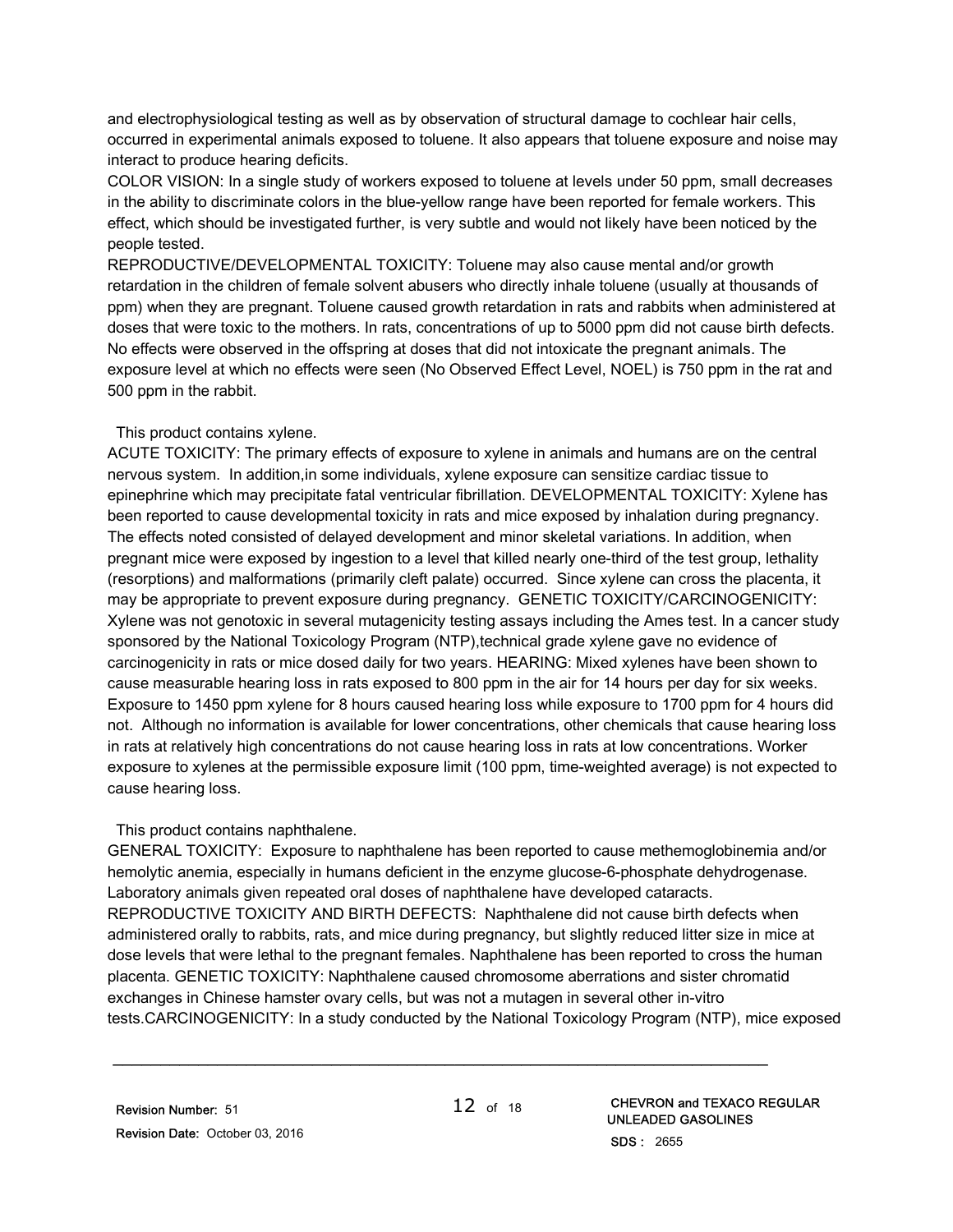to 10 or 30 ppm of naphthalene by inhalation daily for two years had chronic inflammation of the nose and lungs and increased incidences of metaplasia in those tissues. The incidence of benign lung tumors (alveolar/bronchiolar adenomas) was significantly increased in the high-dose female group but not in the male groups. In another two-year inhalation study conducted by NTP, exposure of rats to 10, 30, and 60 ppm naphthalene caused increases in the incidences of a variety of nonneoplastic lesions in the nose. Increases in nasal tumors were seen in both sexes, including olfactory neuroblastomas in females at 60 ppm and adenomas of the respiratory epithelium in males at all exposure levels. The relevance of these effects to humans has not been established. No carcinogenic effect was reported in a 2-year feeding study in rats receiving naphthalene at 41 mg/kg/day.

#### This product contains cyclohexane.

Cyclohexane primarily affects the central nervous systems of laboratory animals and humans. Acute or prolonged inhalation of cyclohexane at levels below the recommended exposure limits does not result in toxic effects while acute exposures to levels above these recommended limits can cause reversible central nervous system depression. Prolonged exposures of laboratory animals to high levels (up to low thousands of parts per million) have also caused reversible effects which included hyperactivity, diminished response to stimuli, and adaptive liver changes while very high levels (high thousands of parts per million) were fatal. No developmental effects were seen in rats or rabbits following exposures of up to 7000 ppm cyclohexane. No reproductive effects occurred in rats, although postnatal pup growth was reduced at 7000 ppm in a similar manner as observed in the parental animals. Cyclohexane has not been shown to be mutagenic in several in vitro and in vivo assays and has not produced tumors in several dermal application long-term bioassays. Based on these results and the lack of any mutagenic or genotoxic metabolites, cyclohexane is not expected to be mutagenic or genotoxic. Following dermal exposure, cyclohexane is rapidly absorbed, metabolized,and excreted.

#### This product contains ethanol (ethyl alcohol).

Chronic ingestion of ethanol can damage the liver, nervous system and heart. Chronic heavy consumption of alcoholic beverages has been associated with an increased risk of cancer. Ingestion of ethanol during pregnancy can cause human birth defects such as fetal alcohol syndrome. This product contains butane. An atmospheric concentration of 100,000 ppm (10%) butane is not noticeably irritating to the eyes, nose or respiratory tract, but will produce slight dizziness in a few minutes of exposure. No chronic systemic effect has been reported from occupational exposure.

#### This product contains benzene.

GENETIC TOXICITY/CANCER: Repeated or prolonged breathing of benzene vapor has been associated with the development of chromosomal damage in experimental animals and various blood diseases in humans ranging from aplastic anemia to leukemia (a form of cancer). All of these diseases can be fatal. In some individuals, benzene exposure can sensitize cardiac tissue to epinephrine which may precipitate fatal ventricular fibrillation.

REPRODUCTIVE/DEVELOPMENTAL TOXICITY: No birth defects have been shown to occur in pregnant laboratory animals exposed to doses not toxic to the mother. However, some evidence of fetal toxicity such as delayed physical development has been seen at such levels. The available information on the effects of benzene on human pregnancies is inadequate but it has been established that benzene can cross the human placenta.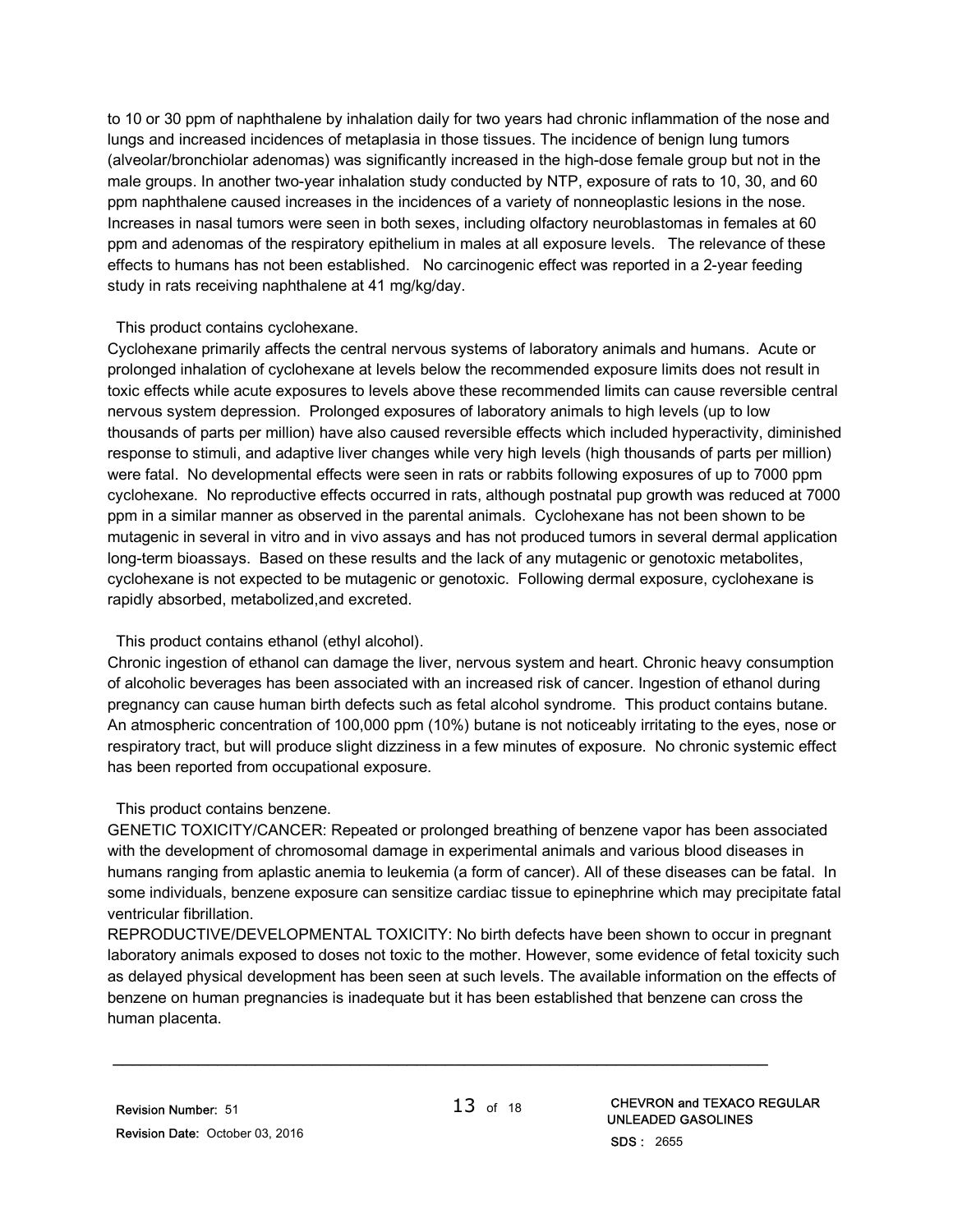OCCUPATIONAL: The OSHA Benzene Standard (29 CFR 1910.1028) contains detailed requirements for training, exposure monitoring, respiratory protection and medical surveillance triggered by the exposure level. Refer to the OSHA Standard before using this product.

#### This product contains n-hexane.

TARGET ORGAN TOXICITY: Prolonged or repeated ingestion, skin contact or breathing of vapors of n-hexane has been shown to cause peripheral neuropathy. Recovery ranges from no recovery to complete recovery depending upon the severity of the nerve damage. Exposure to 1000 ppm n-hexane for 18 hr/day for 61 days has been shown to cause testicular damage in rats. However, when rats were exposed to higher concentrations for shorter daily periods (10,000 ppm for 6 h/day, 5 days/wk for 13 weeks), no testicular lesions were seen.

CARCINOGENICITY: Chronic exposure to commercial hexane (52% n-hexane) at a concentration of 9000ppm was not carcinogenic to rats or to male mice, but did result in an increased incidence of liver tumors in female mice. No carcinogenic effects were observed in female mice exposed to 900 or 3000 ppm hexane or in male mice. The relevance for humans of these hexane-induced mouse liver tumors is questionable.

GENETIC TOXICITY: n-Hexane caused chromosome aberrations in bone marrow of rats, but was negative in the AMES and mouse lymphoma tests.

#### SECTION 12 ECOLOGICAL INFORMATION

#### **ECOTOXICITY**

This material is expected to be toxic to aquatic organisms and may cause long-term adverse effects in the aquatic environment.

48 hour(s) LC50: 3.0 mg/l (Daphnia magna) 96 hour(s) LC50: 1.8 mg/l (Mysidopsis bahia) 96 hour(s) LC50: 8.3 mg/l (Cyprinodon variegatus) 96 hour(s) LC50: 2.7 mg/l (Oncorhynchus mykiss)

#### **MOBILITY**

No data available.

#### PERSISTENCE AND DEGRADABILITY

This material is expected to be readily biodegradable. Following spillage, the more volatile components of gasoline will be rapidly lost, with concurrent dissolution of these and other constituents into the water. Factors such as local environmental conditions (temperature, wind, mixing or wave action, soil type, etc), photo-oxidation, biodegradation and adsorption onto suspended sediments, can contribute to the weathering of spilled gasoline.

 The aqueous solubility of non-oxygenated unleaded gasoline, based on analysis of benzene, toluene, ethylbenzene+xylenes and naphthalene, is reported to be 112 mg/l. Solubility data on individual gasoline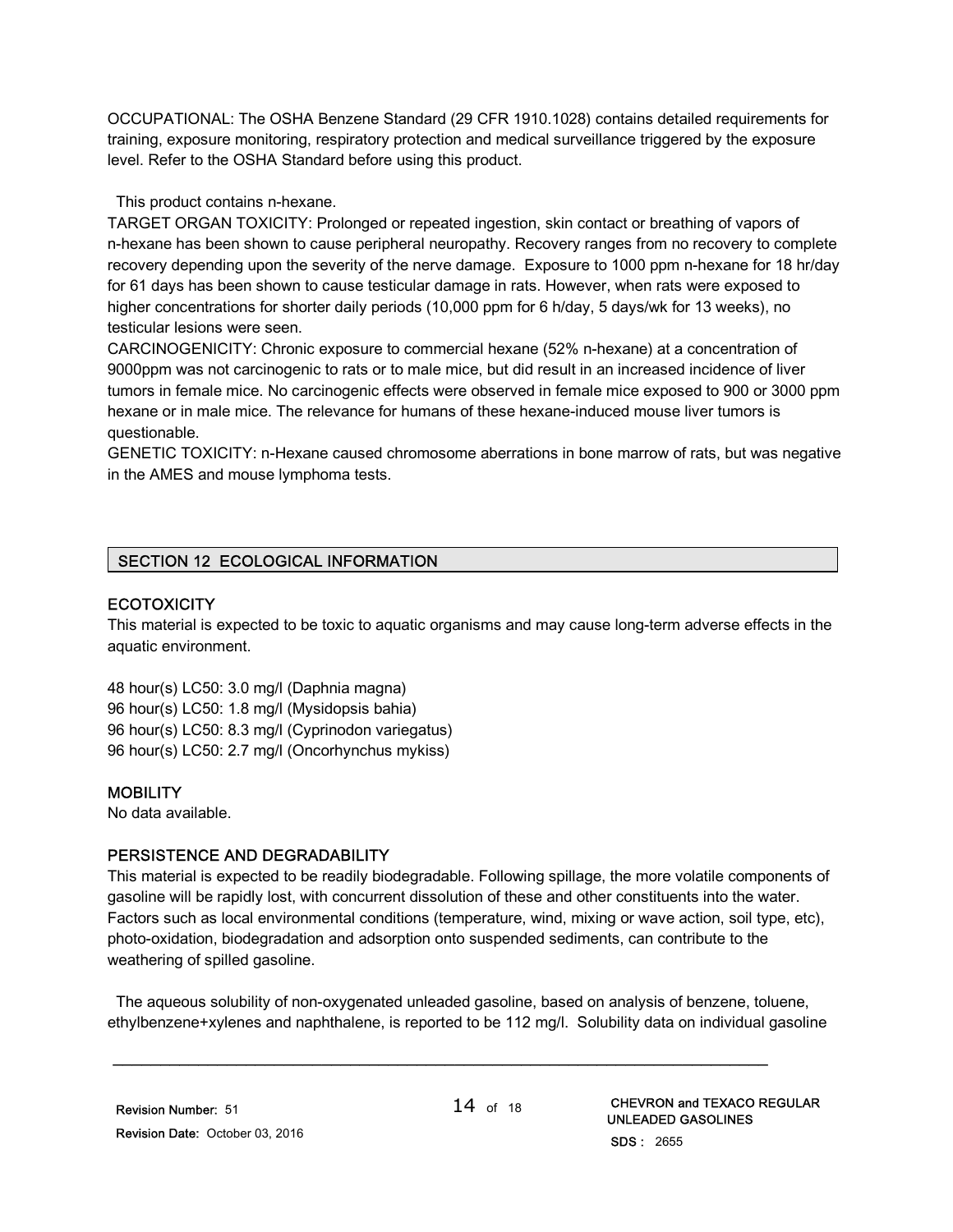constituents also available.

#### POTENTIAL TO BIOACCUMULATE

Bioconcentration Factor: No data available. Octanol/Water Partition Coefficient: 2 - 7

#### SECTION 13 DISPOSAL CONSIDERATIONS

Use material for its intended purpose or recycle if possible. This material, if it must be discarded, may meet the criteria of a hazardous waste as defined by international, country, or local laws and regulations. Check governmental regulations and local authorities for approved disposal of this material.

#### SECTION 14 TRANSPORT INFORMATION

The description shown may not apply to all shipping situations. Consult 49CFR, or appropriate Dangerous Goods Regulations, for additional description requirements (e.g., technical name) and mode-specific or quantity-specific shipping requirements.

DOT Shipping Description: UN1203, GASOLINE, 3, II; OPTIONAL DISCLOSURE: UN1203, GASOLINE, 3, II, MARINE POLLUTANT (GASOLINE)

IMO/IMDG Shipping Description: UN1203, GASOLINE, 3, II, FLASH POINT SEE SECTION 5 OR 9, MARINE POLLUTANT (GASOLINE)

ICAO/IATA Shipping Description: UN1203, GASOLINE, 3, II

Transport in bulk according to Annex II of MARPOL 73/78 and the IBC code: Not applicable

#### SECTION 15 REGULATORY INFORMATION

EPCRA 311/312 CATEGORIES: 1. Immediate (Acute) Health Effects: YES 2. Delayed (Chronic) Health Effects: YES 3. Fire Hazard: YES 4. Sudden Release of Pressure Hazard: NO 5. Reactivity Hazard: NO

REGULATORY LISTS SEARCHED: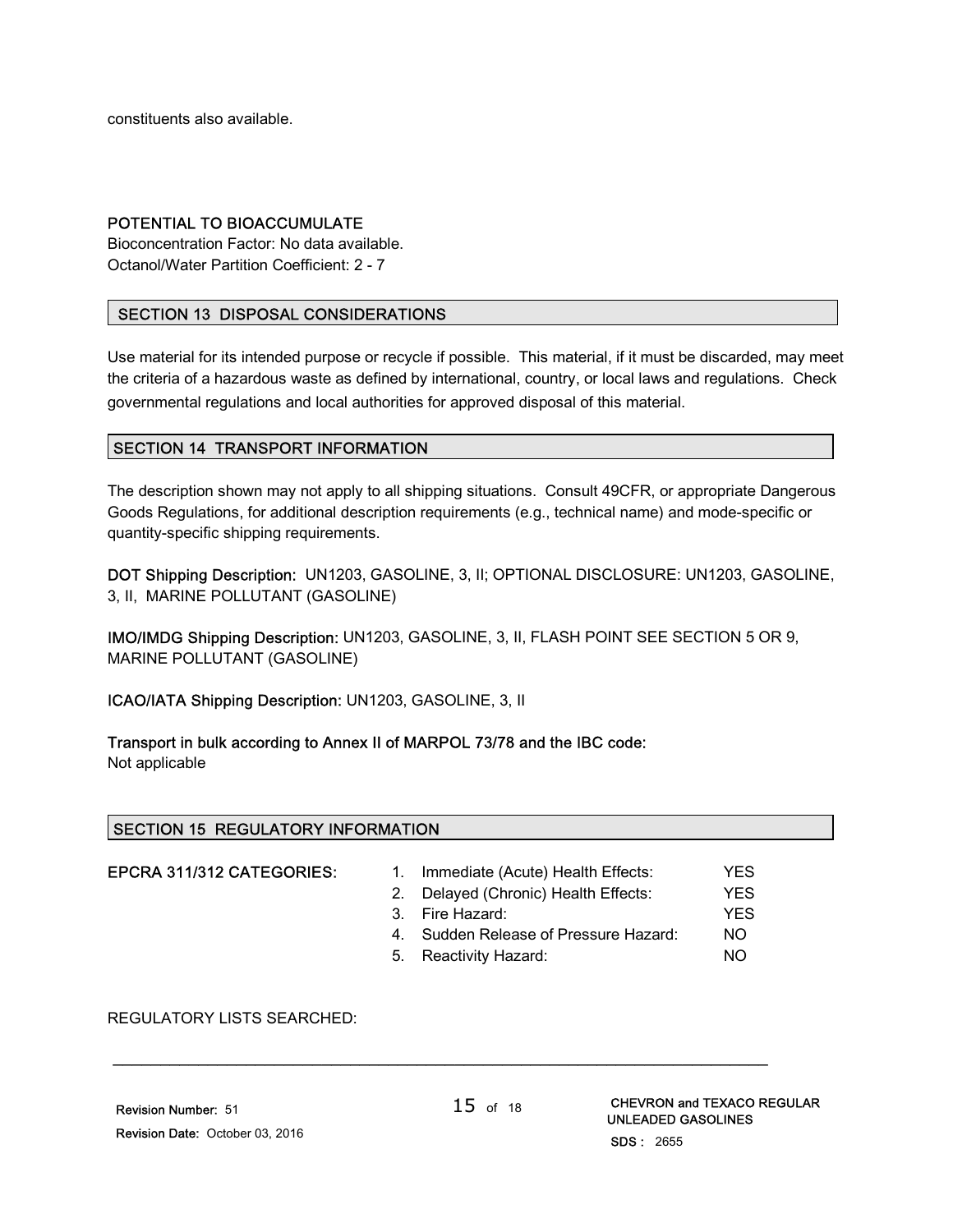| 01-1=IARC Group 1   | 03=EPCRA 313         |
|---------------------|----------------------|
| 01-2A=IARC Group 2A | 04=CA Proposition 65 |
| 01-2B=IARC Group 2B | 05=MA RTK            |
| 02=NTP Carcinogen   | 06=NJ RTK            |
|                     | 07=PA RTK            |

The following components of this material are found on the regulatory lists indicated. Benzene 01-1, 02, 03, 04, 05, 06, 07 Naphthalene 01-2B, 02, 04, 05, 06, 07 Pentane, 2,2,4-trimethyl- (Isooctane) 05, 06, 07 Hexane 05, 06, 07 Toluene (methylbenzene) 04, 05, 06, 07 Ethanol 01-1, 02, 04, 05, 06, 07 Cyclohexane 05, 06, 07 Methylcyclohexane 05, 06, 07 Heptane 05, 06, 07 Xylene (contains o-, m-, & p- xylene isomers in 03, 05, 06, 07 varying amounts) Gasoline 01-2B, 07 Butane 05, 06, 07 Ethyl benzene 01-2B, 03, 04, 05, 06, 07

#### CERCLA REPORTABLE QUANTITIES(RQ)/EPCRA 302 THRESHOLD PLANNING QUANTITIES(TPQ):

| Component                             | <b>Component RQ</b> | <b>Component TPQ</b> | <b>Product RQ</b> |
|---------------------------------------|---------------------|----------------------|-------------------|
| Benzene                               | $10$ lbs            | None                 | 186 lbs           |
| Cyclohexane                           | 1000 lbs            | None                 | 34188 lbs         |
| Ethyl benzene                         | 1000 lbs            | None                 | 34964 lbs         |
| Hexane                                | 5000 lbs            | None                 | 129149 lbs        |
| Naphthalene                           | $100$ lbs           | None                 | 4000 lbs          |
| Pentane, 2,2,4-trimethyl- (Isooctane) | 1000 lbs            | None                 | 6270 lbs          |
| Toluene (methylbenzene)               | 1000 lbs            | None                 | 2627 lbs          |
| Xylene (contains o-, m-, & p- xylene  | 100 lbs             | None                 | 649 lbs           |
| isomers in varying amounts)           |                     |                      |                   |

#### CHEMICAL INVENTORIES:

All components comply with the following chemical inventory requirements: AICS (Australia), DSL (Canada), EINECS (European Union), ENCS (Japan), IECSC (China), KECI (Korea), PICCS (Philippines), TSCA (United States).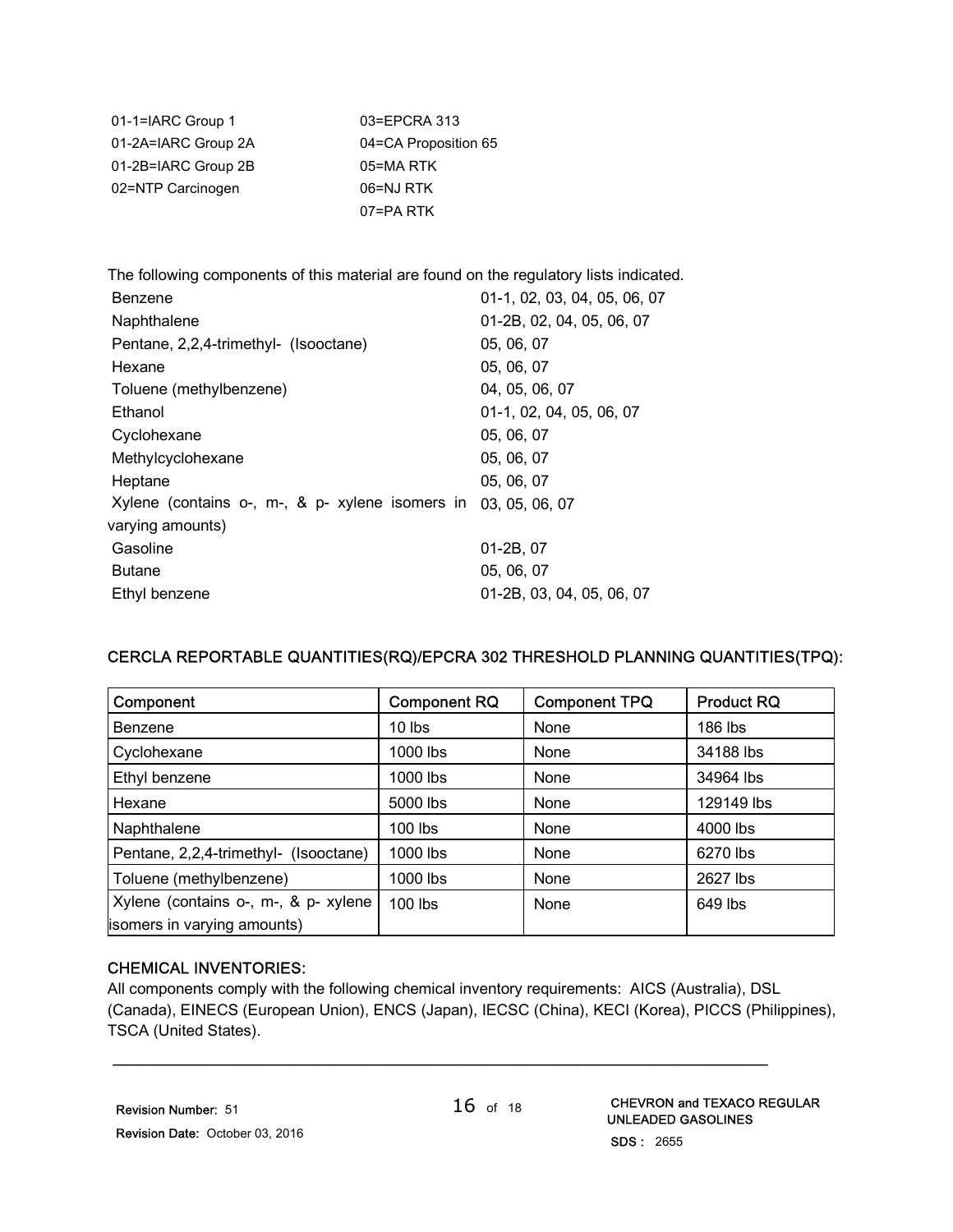#### SECTION 16 OTHER INFORMATION

NFPA RATINGS: Health: 1 Flammability: 3 Reactivity: 0

HMIS RATINGS: Health: 2\* Flammability: 3 Reactivity: 0

(0-Least, 1-Slight, 2-Moderate, 3-High, 4-Extreme, PPE:- Personal Protection Equipment Index recommendation, \*- Chronic Effect Indicator). These values are obtained using the guidelines or published evaluations prepared by the National Fire Protection Association (NFPA) or the National Paint and Coating Association (for HMIS ratings).

Additional Product Number(s): 201023, 201054, 201055, 201075, 201090, 201105, 201106, 201120, 201121, 201122, 201126, 201128, 201131, 201136, 201141, 201142, 201148, 201153, 201158, 201161, 201162, 201168, 201175, 201181, 201185, 201186, 201188, 201216, 201217, 201218, 201236, 201237, 201238, 201266, 201267, 201268, 201277, 201278, 201279, 201286, 201287, 201289, 201296, 201297, 201298, 201849, 201850, 201855, 201856, 201857, 204000, 204001, 204002, 204003, 204010, 204011, 204022, 204023, 204046, 204047, 204070, 204071, 204088, 204089, 204104, 204105, 204116, 204117, 204140, 204141, 204164, 204165, 204188, 204189, 204200, 204201, 204207, 204212, 204213, 204224, 204225, 204248, 204249, 204272, 204273, 204290, 204291, 204322, 204323, 204324, 204350, 204352, 204354, 204356, 204358, 204359, 204364, 204365, 204370, 204371, 204376, 204377, 204382, 204383, 204388, 204389, 204394, 204395, 204400, 204401, 204406, 204407, 204412, 204413, 204418, 204419, 204424, 204425, 204430, 204431, 204436, 204437, 204442, 204446, 204450, 204454, 204458, 204462, 204466, 204467, 204484, 204485, 204502, 204503, 204520, 204521, 204538, 204539, 204556, 204557, 204574, 204575, 204592, 204593, 204610, 204611, 204628, 204629, 204646, 204647, 204664, 204665, 204682, 204690, 204691, 204696, 204697, 204702, 204703, 204708, 204709, 204721, 204722, 204727, 204728, 204739, 241765

#### REVISION STATEMENT:

SECTION 01 - Product Code(s) information was modified.

SECTION 05 - Extinguishing Media information was modified.

SECTION 08 - Occupational Exposure Limit Table information was modified.

SECTION 16 - HMIS Rating information was modified.

SECTION 16 - NFPA Rating information was modified.

Revision Date: October 03, 2016

#### ABBREVIATIONS THAT MAY HAVE BEEN USED IN THIS DOCUMENT:

| . TLV<br>- Threshold Limit Value              | Time Weighted Average<br>TWA<br>$\sim$ $-$                          |
|-----------------------------------------------|---------------------------------------------------------------------|
| STEL - Short-term Exposure Limit              | PFL<br>- Permissible Exposure Limit                                 |
| GHS - Globally Harmonized System              | <b>Chemical Abstract Service Number</b><br>CAS.<br>$\sim$           |
| ACGIH - American Conference of Governmental   | <b>IMO/IMDG</b><br>International Maritime Dangerous Goods<br>$\sim$ |
| Industrial Hygienists                         | Code                                                                |
| API - American Petroleum Institute            | <b>SDS</b><br>Safety Data Sheet<br>$\sim$                           |
| HMIS - Hazardous Materials Information System | NFPA<br>National Fire Protection Association (USA)<br>$\sim 10$     |